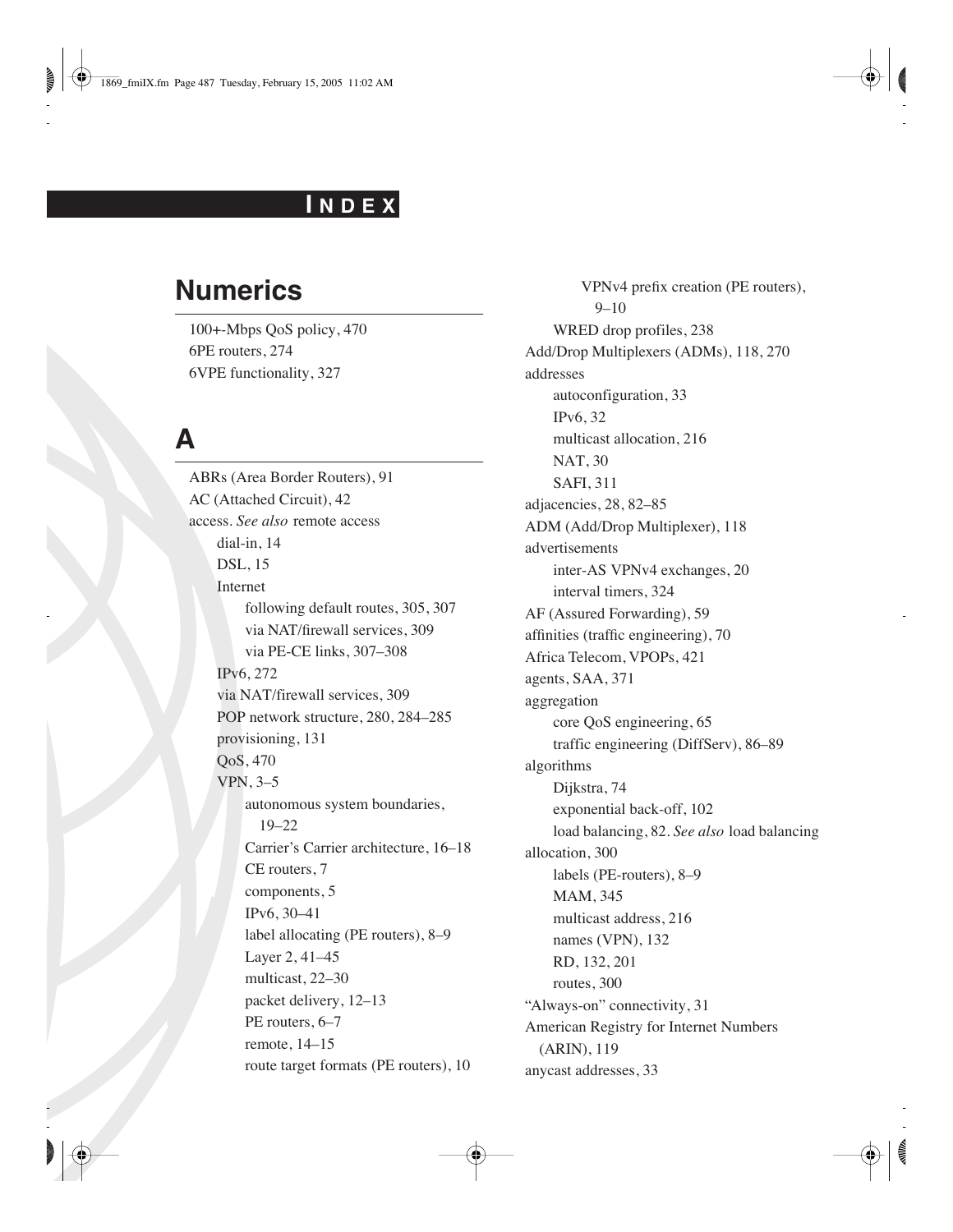any-to-any connectivity, 4 applications peer-to-peer, 31 requirements (QoS), 49–51 APS (Automatic Protection Switching), 121 architecture Carrier's Carrier, 8–9, 16–18, 208 ICA protocol, 465 IPv6, 37 Managed Telephony Service, 452 national telco design study, 194 routing, 293–294 SNA, 339 VPN, 3–5 CE routers, 7 components, 5 label allocation (PE routers), 8–9 PE routers, 6–7 VPNv4 prefix creation (PE routers),  $9 - 10$ worldwide network, 286–292 Area Border Routers (ABRs), 91 ARF (Automatic Route Filtering), 297 ARIN (American Registry for Internet Numbers), 119 ASBR (Autonomous System Boundary Router), 5, 292 Fast Reroute, 420 inter-AS VPNv4 exchanges, 20 multiarea/multi-AS, 91 policy control at boundaries, 421 VPNv4 routes, 297–299 AsiaPac, 288 QoS, 340–349, 351–356 TE, 383–385

assignment of labels, 12 Assured Forwarding (AF), 59 ATM (Asynchronous Transfer Mode) marking, 466 pseudowires design, 332–333 PE router failures, 400 TE, 391–393 PVCs, 352–356 trunking, 370–371 Attached Circuit (AC), 42 attacks, DoS, 125, 196 attributes, 69 connector formats, 312 inter-AS TE LSPs, 404 LSP, 88 SoO, 133 TE LSP, 69–72 traffic engineering, 73 autoconfiguration, 33 automatic meshing, TE LSPs, 85 Automatic Protection Switching (APS), 121 automatic provisioning, 376–377 Automatic Route Filtering (ARF), 297 automatic summarization, 145 autonomous system boundaries, 19–22 Autonomous System Boundary Router. *See* ASBR Autoroute, 76 availability networks, 95–115 troubleshooting, 164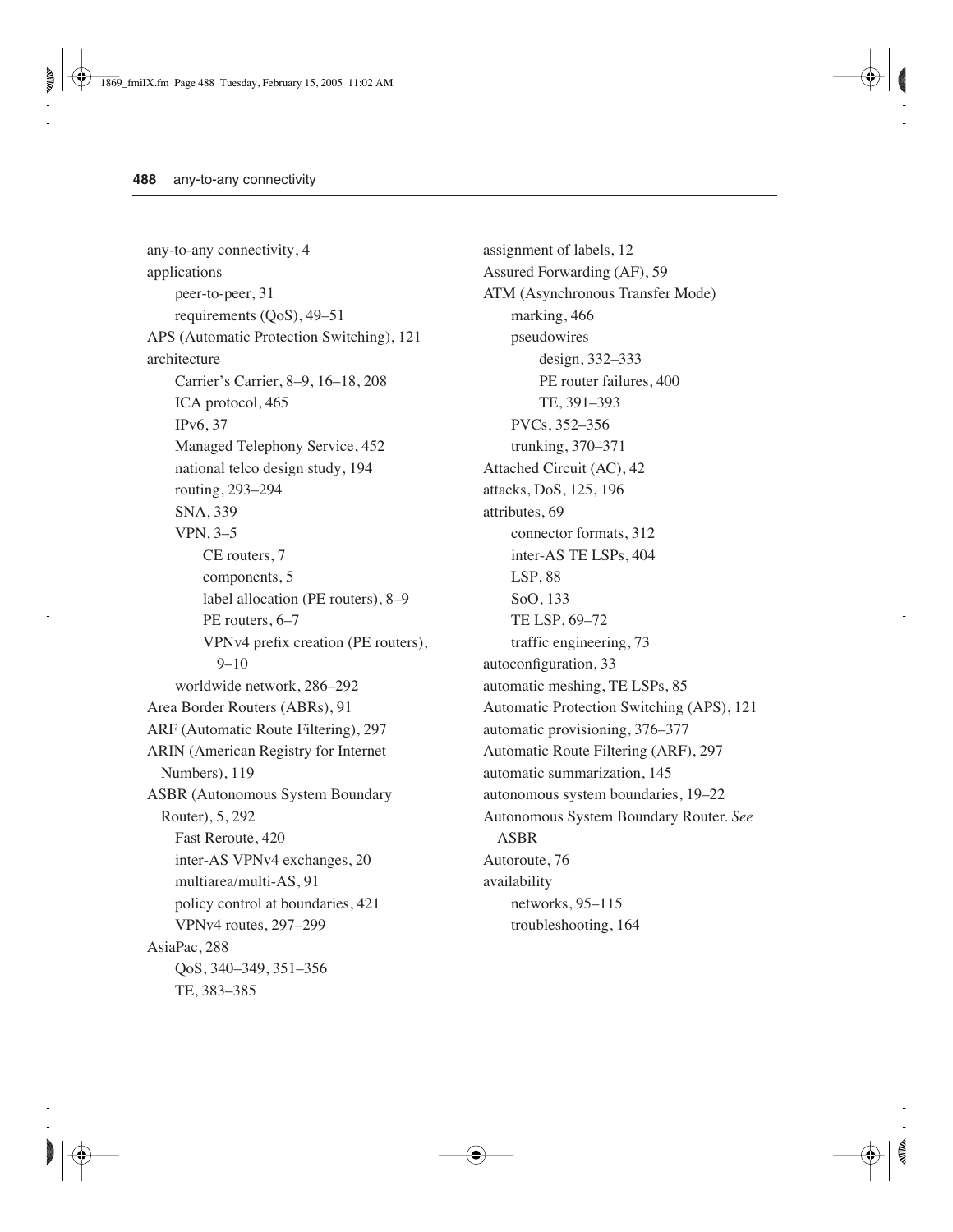### **B**

backbones label forwarding design, 125, 194–198 link types, 293 Multicast design, 218 national telco design study, 191 packets, 12 USCom links, 124 back-door links, 143 backups Fast Reroute, 112 path computation, 113 tunnels, 165. 259 configuration of, 395–400 design (level POPs), 262 level 1/level 2 POPs, 267 NHOP/NNHOP, 264 period of time in use, 268 bandwidth dynamic TE-LSPs, 378–379, 382 fish problem solutions, 77 fragmentation, 248 hierarchies, 234 maximum reservable, 374–375 QoS, 346 TE LSPs, 246 traffic engineering, 69, 86 BASs (Broadband Access Servers), 191 BGP (Border Gateway Protocol) IPv4, 195 standardizing, 142 tuning, 324 BLSRs (Bidirectional Line Switch Rings), 118 bootstrap router (BSR), 217–218

Border Gateway Protocol. *See* BGP boundaries, 421 branch offices, 427–428 locations, 429–430 Layer 3 MPLS VPN design, 448 requirements, 441 QoS, 470 traffic classification, 465 flowing, 472–475 Broadband Access Servers (BASs), 191 BSR (bootstrap router), 217–218

# **C**

call agents, 188 Call Detail Record (CDR), 244 Candidate BSRs (C-BSRs), 217 capacity core QoS engineering, 66 planning, 54 traffic engineering, 68 capex (capital expenditure), 428 Carrier Carrier's service, 207–212 architecture, 8–9, 16–18 QoS (network edge), 241 Carrier Supporting Carrier (CSC) PE routers, 17 C-BSRs (Candidate BSRs), 217 CBTS (CoS-Based Tunnel Selection), 89, 385 CBWFQ (Class-based Weighted Fair Queuing), 60 CDR (Call Detail Record), 244 central-site extranets, 11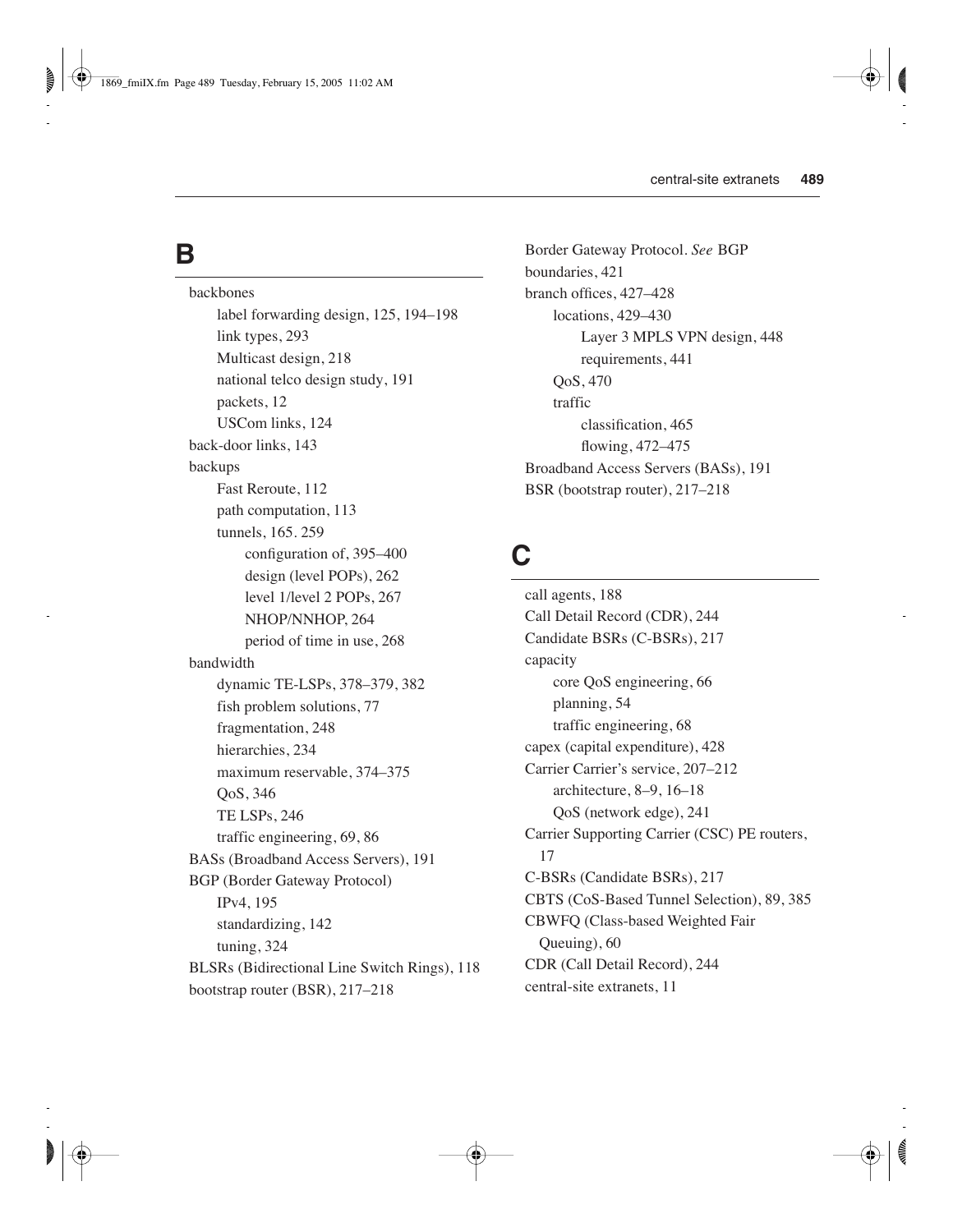CE-router (customer edge router), 5, 7 egress policy, 359 egress QoS policies, 233 IP address allocation, 146 routing protocol design, 140–145 CITRIX Independent Computing Architecture, 465 class of recovery (CoR), 164 class of service. *See* CoS Class-Based Weighted Fair Queuing (CBWFQ), 60 classes mapping, 334 services large enterprise design study, 463 mapping, 467 classification ATMs, 466 CoS, 241 customer-specific, 241 traffic, 67 classifiers, traffic, 58 CLI (command-line interface) collection of management results, 243 pseudowires, 44 cloud topologies (for telephony transit), 190 C-network (customer network), 5 Coarse Wave Division Multiplexing (CWDM), 122 collaboration, 279 coloring schemes (traffic engineering), 70 command-line interface (CLI) collection of management results, 243 pseudowires, 44

commands ip icmp rate-limit unreachable, 315 maximum routes, 316 maximum-prefix, 316 neighbor maximum-prefix, 142 no auto-summary, 145 show ip bgp neighbor, 139 vrf upgrade-cli, 330 commercial clauses, 52 commitments (SLS), 52 components CE-router egress QoS policies, 236 pseudowire, 42 recovery, 95–115 traffic engineering, 69–72 VPN, 5 CE routers, 7 label allocation (PE routers), 8–9 PE routers, 6–7 route target formats (PE routers), 10 VPNv4 prefix creation (PE routers), 9–10 computation paths backup tunnels, 113 inter-AS TE LSP, 406 multiarea/multi-AS, 90–95 TE LSPs, 73–74, 88, 246 routing tables, 180 SPF, 102–104 TE-LSP paths, 382 conditioners, traffic, 58 confederations (Layer 3 MPLS VPN services), 136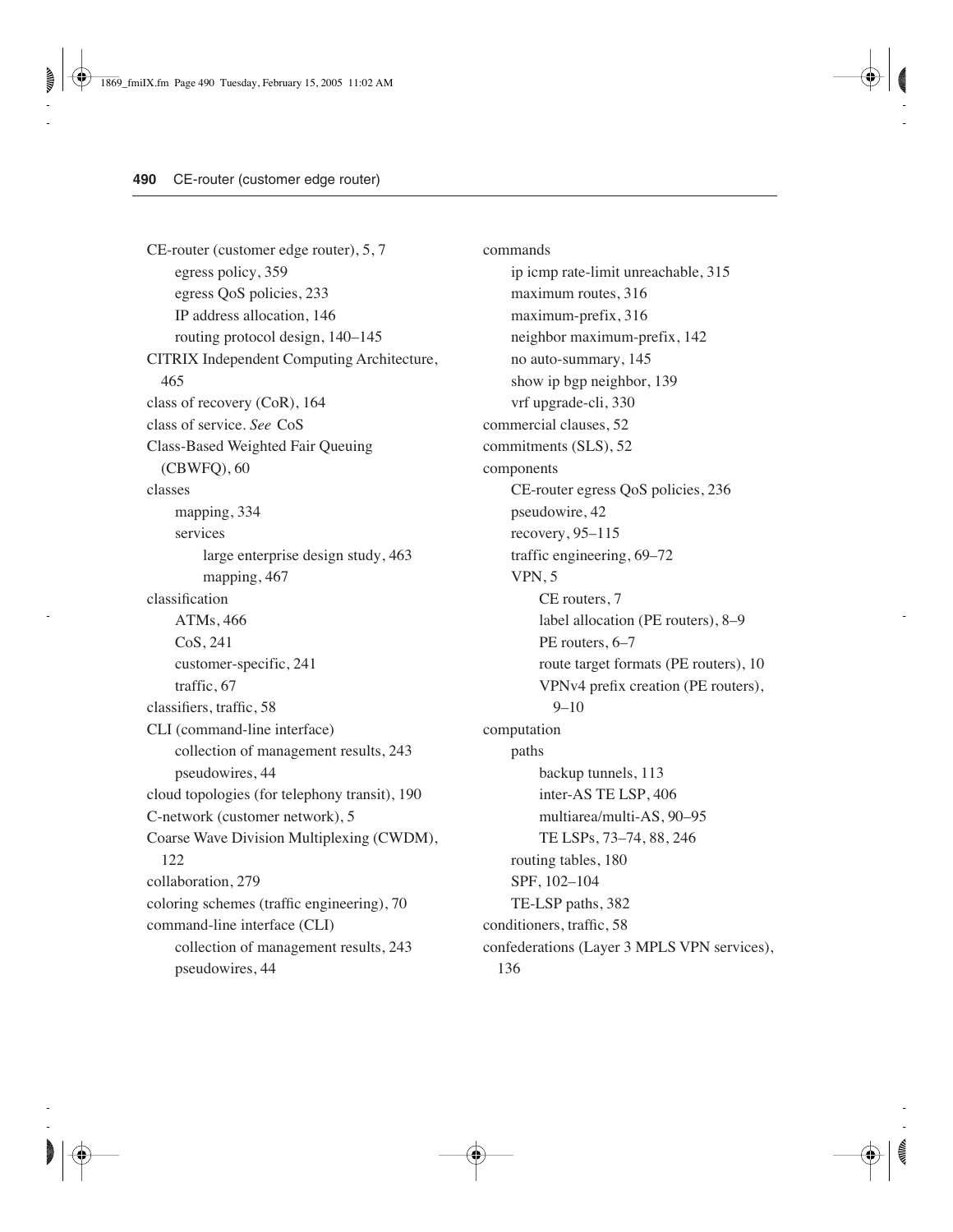configuration 6PE routers, 274 ARF, 297 autoconfiguration, 33 automatic provisioning, 376–377 backup tunnels, 395–400 bandwidth, 70 Carrier's Carrier service, 210 data center PE router VRF templates, 442 data-MDTs, 220 exponential back-off, 257 Fast IS-IS, 399 hold-off timers, 270, 398 IPv6 VPN design, 328 IS-IS, 180–181 Layer 3 MPLS VPN, 131 maximum reservable bandwidth, 245, 374–375 mVPN, 218 OC-3 links, 375 OSPF timers, 256 PE-routers, 134, 202 PHB, 56 preemptions (traffic engineering), 71 prefix prioritization, 171 pseudowire, 44 queues, 467 reuse limits, 142 routing exchanges, 7 SRLG memberships, 262 static routing, 141 TE LSPs automatic meshing, 85 deployment scenarios, 77–79 forwarding adjacency, 82–85 load balancing, 82

reoptimization, 79–81 routing, 76 signaling, 75–76 congestion TCP, 61 traffic engineering, 68 connections. *See also* access Carrier's Carrier architecture, 8–9, 16–18, 208 data centers, 440 dial-in, 215 DSL, 15 firewalls, 444 intercontinental, 292 interexchange carrier design study, 117 interregion, 292 ISDN, 213 Layer 3 VPN remote access, 14–15 metro, 434–435 regional services, 301 regions, 296 scaling, 4 connectors formats, 312 Constraint Shortest Path First (CSPF), 72 constraints, 69 backup tunnels, 259, 395 bandwidth, 87 SRLG, 266 TE LSP, 69–72 contiguous TE LSPs, 404 control planes mechanisms, 54–55 mPE-routers, 205–207 operations (IPv6), 37 PE-route requirements, 135–136 protection (VPN), 316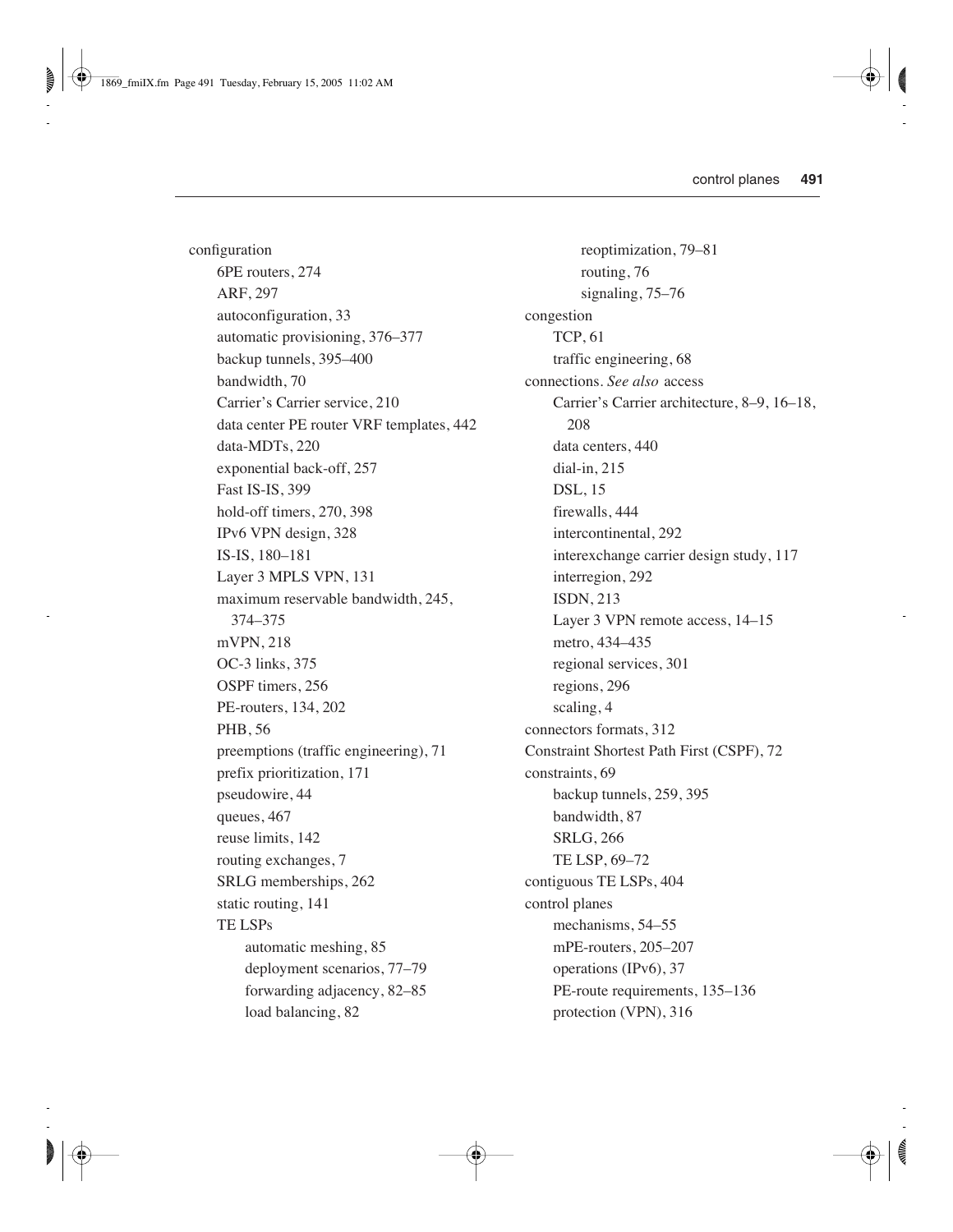convergence, 317 computing, 103 IS-IS, 178–180 points, 322 routing, 320–324 CoR (class of recovery), 164 core egress QoS service policy template, 355 core networks POPs, 431–432 QoS, 154–157, 224 across regions, 358 North America, 356–358 regions, 340–356 core packets, 186 core QoS engineering, 65–66 core routing design, 437–438 CoS (class of service) classification for, 241 TCS, 52 CoS-Based Tunnel Selection (CBTS), 89, 385 cost constraints (for recovery design), 165 CSC (Carrier Supporting Carrier) PE routers, 17 CSPF (Constraint Shortest Path First), 72 curves, utilization, 53–55 custom per-CoS VPN SLA on access, 223 customer edge router. *See* CE-router customer network (C-network), 5 customer VRF naming conventions, 201 customer-specific classification, 241 CWDM (Coarse Wave Division Multiplexing), 122 cycles, recovery, 97, 438

#### **D**

dampening (routes), 142 data centers, 433–434 connectivity requirements, 440 layer 3 MPLS VPNs, 442 traffic classification, 465 Data Link Connection Identifier (DLCI), 448 data path mechanisms, 54 data planes operations (IPv6), 39 protection (VPN), 316–317 data-MDTs (mVPN design), 220 default MDT, 310 delay, 438 QoS metrics, 50 VPN Video CoS, 339 delivery of VPN packets, 12–13 denial of service (DoS) attacks, 125, 196 Dense Mode (PIM-DM), 25 dense wavelength division multiplexing (DWDM), 118, 186 deployment DiffServ-aware TE LSPs, 89 EIGRP, 145 encryption, 451 IPv6 (over MPLS networks), 35–36 multicasting, 450 OSPF, 143–144 RR, 128 Internet services, 198 VPNv4, 136–140 TE LSPs, 77–79 design. *See also* configuration Globalnet service provider study, 278–289, 291–294 ATM pseudowire, 332–333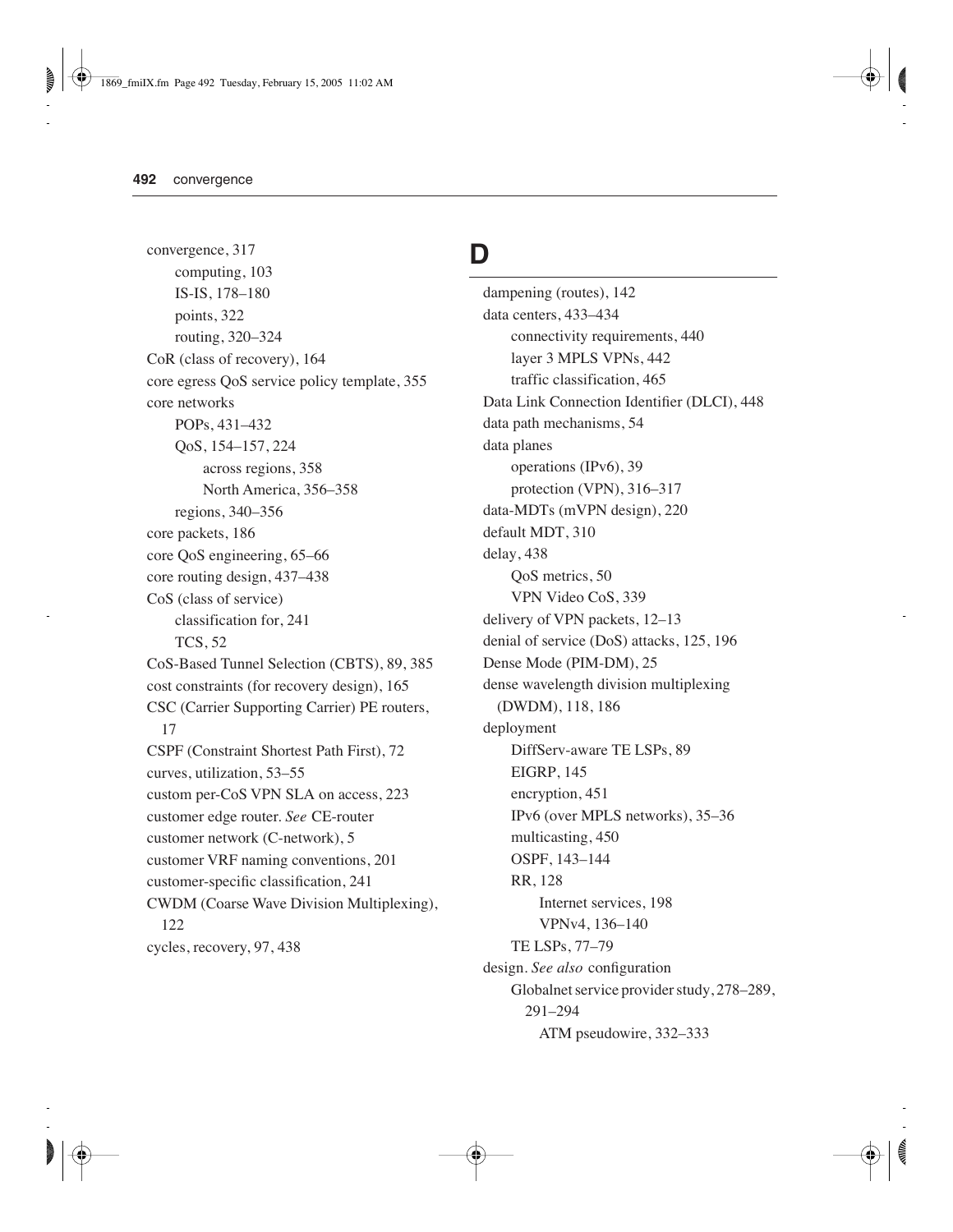design objectives, 294 Internet services, 303–309 IPv6 VPN, 326–332 Layer 3 MPLS, 295–303 MPLS traffic engineering, 372–382, 385–393 mVPN services, 310–312 network recovery, 393–400 QoS, 333–343, 365–372 routing architecture, 293 scalability, 313–325 security, 313–325 virtual POPs, 401–410, 413–421 interexchange carrier study, 117 large enterprise design study, 425–427 branch offices, 427–428 core network POPs, 431–432 core routing, 437–438 data centers, 433–434 Layer 3 MPLS metro connections, 434–435 objectives, 436 office locations, 429–430 QoS, 462–470, 474–475 VoIP, 452–461 VPNs, 439–450 national design study, 185–190 Carrier's Carrier service, 207–212 IPv6, 272, 275 label forwarding, 194–198 Layer 3 MPLS VPN, 199–206 mVPN service access, 216–220 objectives, 194 POP, 190–191 QoS, 221–244 recovery, 255–272 remote access, 212–215

TE, 245–255 OSPF, 258 QoS, 67. *See also* QoS routing protocols, 140–145 static routing, 141 USCom (interexhange carrier study) environment, 117–124 label forwarding, 125–129 Layer 3 MPLS VPN service, 129–148 objectives, 124 QoS, 162 recovery, 163–181 traffic engineering, 163 destinations (traffic engineering), 69 detection failure, 394 national telco design study, 256 PSTN, 258 faults, 195 IS-IS time, 178 link failures, 176 dial-in access. *See also* access; connections national telco design study, 212 VPN remote access, 14 Differentiated Services (DS) fields, 56 Differentiated Services Codepoint (DSCP), 57 differentiation, IETF DiffServ models (QoS), 55–64 Diffserv, 86–89 DiffServ-aware MPLS Traffic Engineering (DS-TE), 341 Digital Subscriber Line. *See* DSL Dijkstra algorithm, 74 directed LDP sessions, 42 disabling ARF, 297 unused services and protocols, 314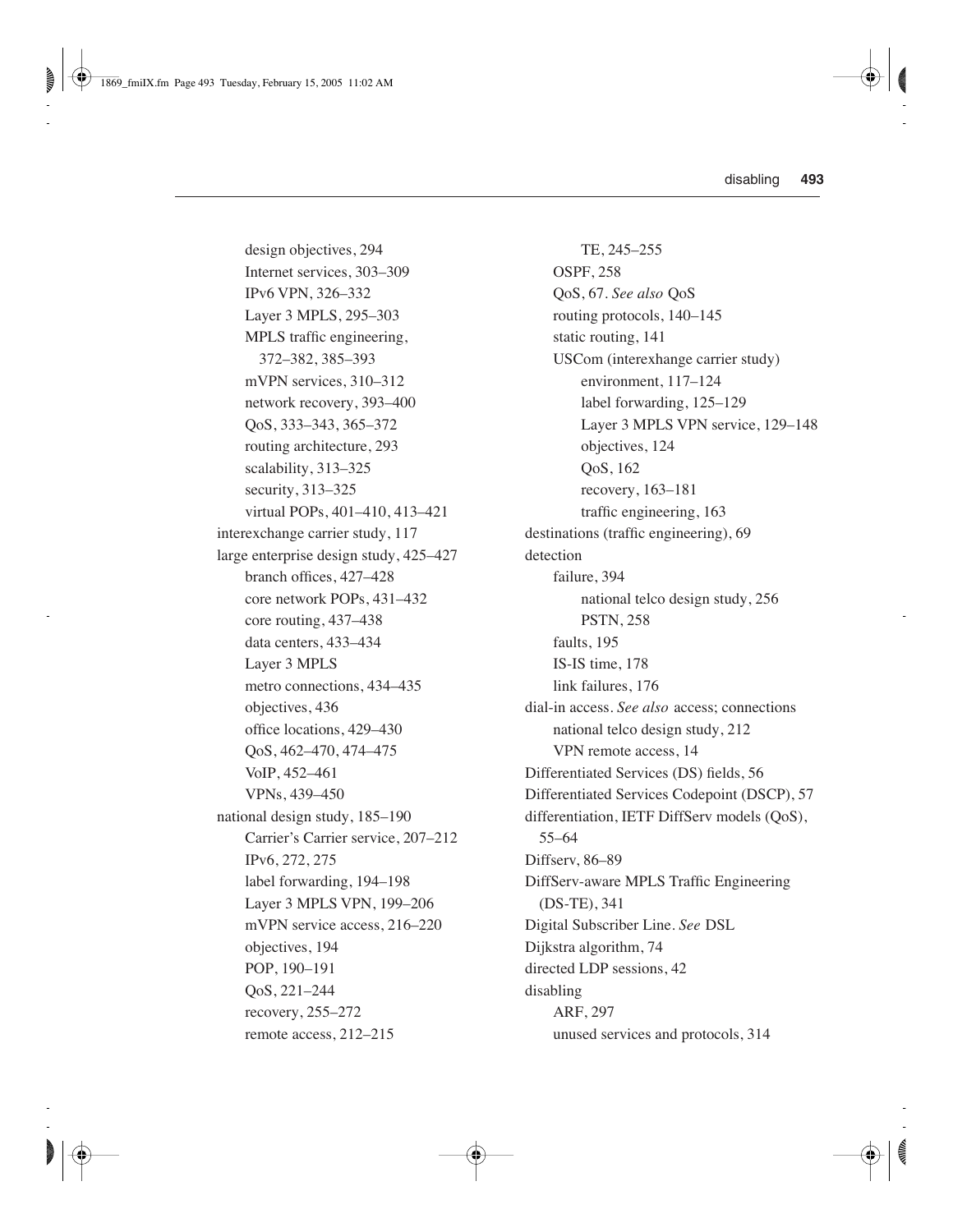discovery automatic meshing (TE LSPs), 85 neighbors (IPv6), 33 distributed path computation, 73 distribution MDT, 310 routes, 146 source multicast trees, 23–24 utilization curves, 53–55 DLCI (Data Link Connection Identifier), 448 domains end-customer networks, 4 multicast, 26 DoS (denial of service) attacks, 125, 196 double booking, avoidance of, 81 drop profiles, WRED, 238 DS (Differentiated Services) fields, 56 DSCP (Differentiated Services Codepoint), 57 mapping, 334, 473 precedence values, 59 DSCP-to-EXP mapping, 464 DSL (Digital Subscriber Line). *See also* access; connections access, 15 national telco design study, 212 DS-TE (DiffServ-aware MPLS Traffic Engineering), 341 DWDM (dense wavelength division multiplexing), 118, 186 dynamic TE LSP bandwidth adjustments, 378–382 dynamic times, 102–104

#### **E**

edge devices, 191 edge networks, 241. *See also* networks edge QoS engineering, 66 edge routers, 324–325 EF (Expedited Forwarding), 342 non-EF tunnels, 392 PHB, 59 queues, 334 egress policies CE routers, 359 PE routers, 363 egress service policies (PE-to-CE QoS options), 161 EIGRP (Enhanced Interior Gateway Protocol), 82 deployment, 145 multipath support (VPNv4), 204 E-LSPs, 62 EMEA (Europe, Middle East, Africa) region, 287 QoS, 340–349, 351–356 TE, 383, 385 enabling security, 315 encapsulation Multicast packets, 195 pseudowire, 45 encryption, 441, 451 end-customer network domains, 4 end-to-end control plane packet flow, 11 end-to-end convergence time, 322 end-to-end paths, 151 end-to-end QoS, 472 enforcing QoS utilization, 65 engineering guidelines, 200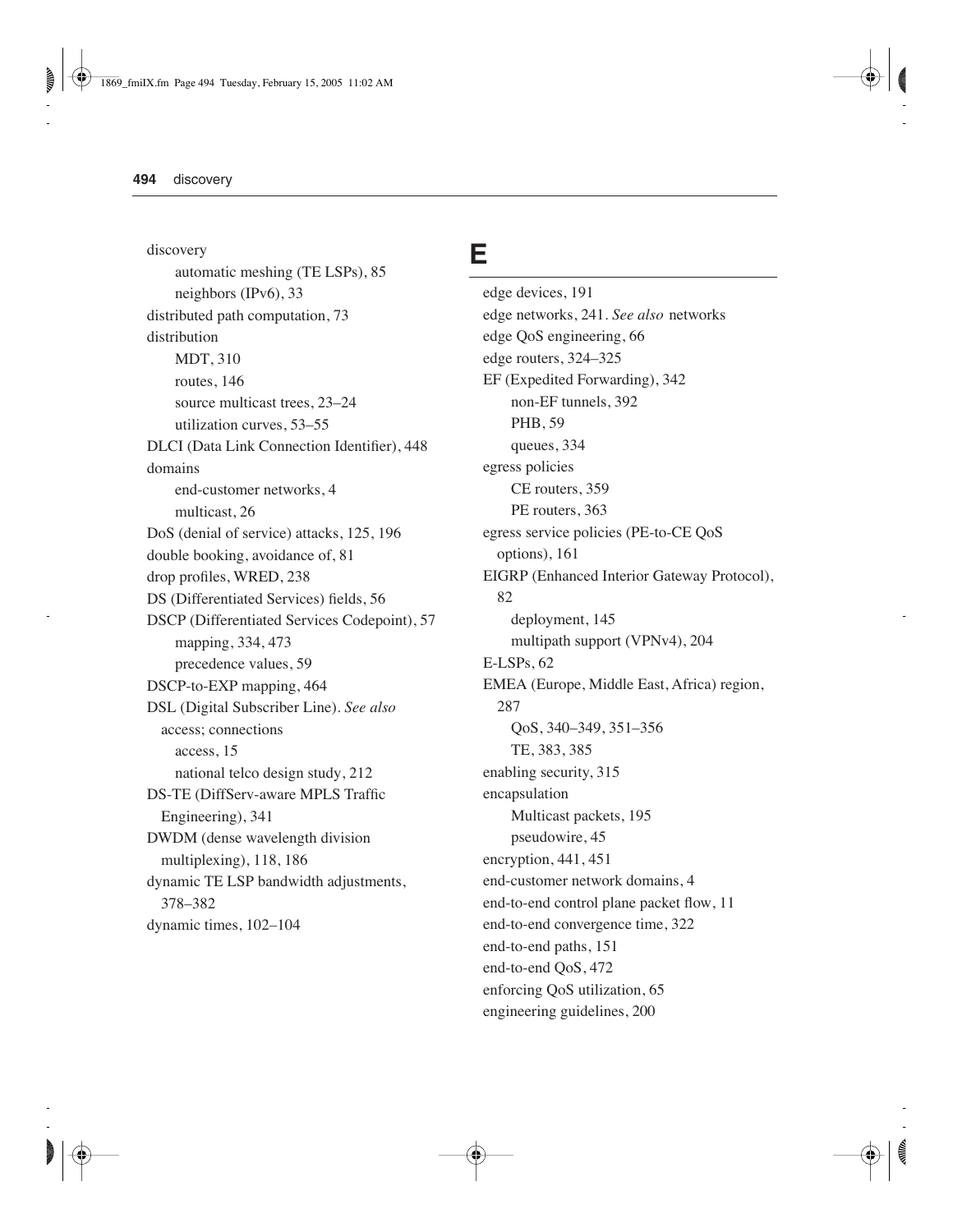Enhanced Interior Gateway Routing Protocol. *See* EIGRP Enterprise Resource Planning (ERP), 158 environments branch offices, 427–430 core network POPs, 431–432 data centers, 433–434 metro connections, 434–435 networks, 278–279 ERP (Enterprise Resource Planning), 158 Ethernet metro connections (UK), 434 national telco design study, 191 EuroBank, 427 Europe, Middle East, Africa. *See* EMEA event-driven reoptimization, 81 exchanges interexchange carrier design study, 117 internal/external route, 18 routing, 7 EXP DSCP-to-EXP mapping, 464 mapping, 334 Expedited Forwarding (EF), 342 non-EF tunnels, 392 PHB, 59 queues, 334 exponential back-off, 102, 257 export policies (VPNs), 134 extensions IGP routing, 74 traffic engineering, 88 external routes, Carrier's Carrier architecture, 17 extranets central-site, 11 VPNs, 130, 200

#### **F**

FA (forwarding avoidance), 173 failures detection, 394 national telco design study, 256 PSTN, 258 links (USCom), 124 notification, 257 PE-PSTN routers, 271 recovery. *See* recovery Fast Ethernet, 469 Fast IS-IS configuration, 180, 399 Fast Reroute, 394, 420 FRR, 125 MPLS TE, 107–115 protection by (traffic engineering), 72 faults, detection, 195 FCC (Federal Communications Commission), 117 FEC (Forwarding Equivalence Class), 42 Federal Communications Commission (FCC), 117 FIB (Forwarding Information Base), 196, 258 fields, DS, 56 filtering, 127 ARF, 297 LDP, 127 PE-routers, 146 RTs, 320 VPNv4 routes, 297–299 firewalls connectivity, 444 Internet access via, 309 fish problem, the, 68, 77 flaps, penalties, 142 Flash updates, 141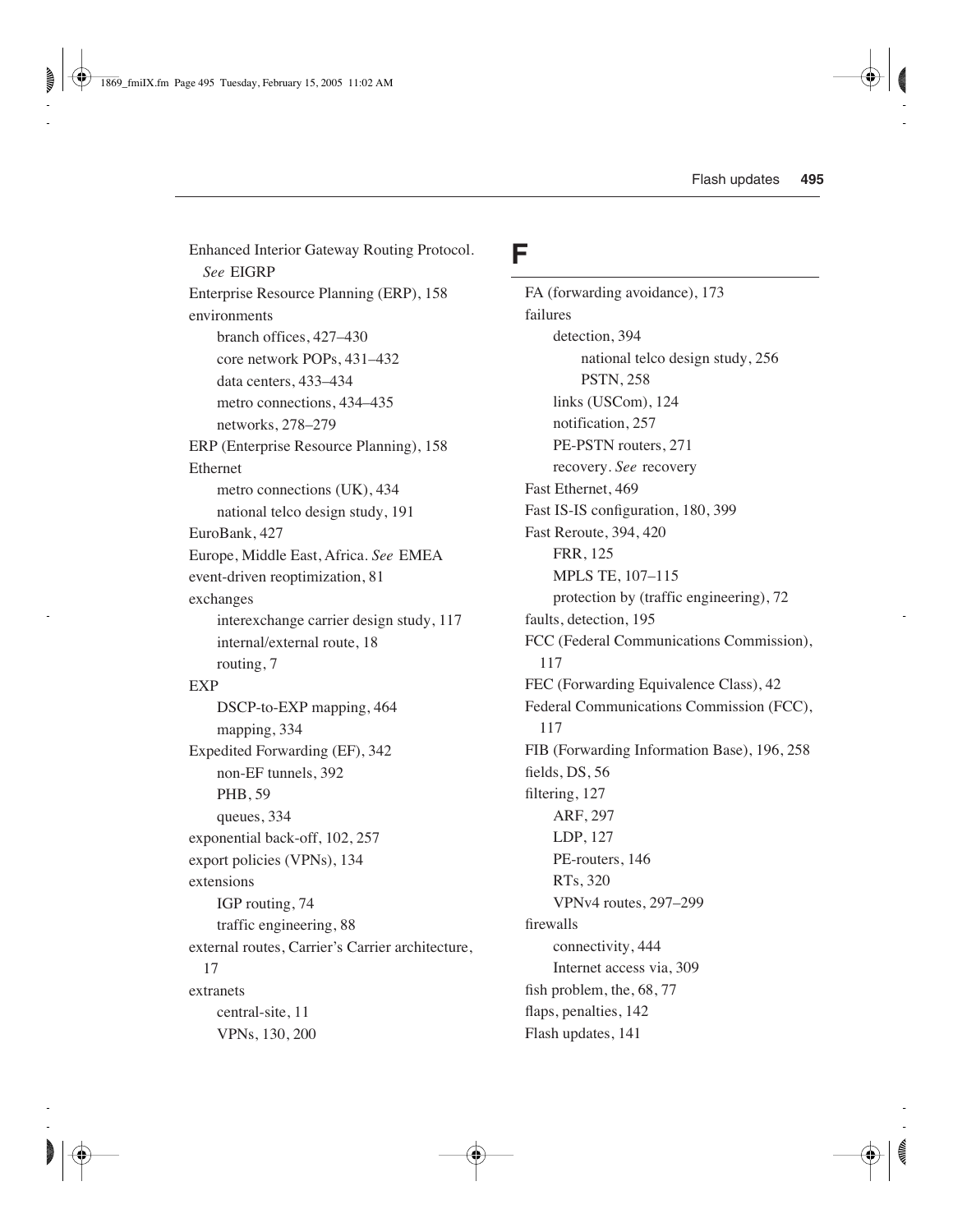flooding inter-AS links, 95 new IS-IS LSPs, 179 flow pseudowire packets, 45 traffic, 70 formats connector attributes, 312 RD, 133 routes distinguishers, 9 targets (PE-routers), 10 forwarding AF, 59 EF, 59 IPv6, 34 labels, 194–198 LFIB, 13 mVPN, 28–30 packets Carrier's Carrier architecture, 17 VPN, 12–13 RPF, 25 TE LSPs, 82–85 VRFs, 6–7 forwarding adjacency (FA), 173 Forwarding Equivalence Class (FEC), 42 Forwarding Information Base (FIB), 196, 258 fragmentation, 238, 248 Frame Relay, 428 Frame Relay traffic shaping, 237 FRR (fast rerouting), 125 FRTS (Frame Relay traffic shaping), 237 full mesh TE\_LSPs, 376–377

### **G**

Gateway Load Balancing Protocol (GLBP), 439 gateways media (VoIP), 188 VHG, 14 generations, LSA, 256 Gigabit Ethernet metro connections (UK), 434 national telco design study, 191 QoS, 470 GLBP (Gateway Load Balancing Protocol), 439 global protection, 106 global recovery, 97 global restorations, 105 global routing tables, 305 global unicast addresses, 33 Globalnet service provider design study ATM pseudowire, 332–333 design objectives, 294 intercontinental connectivity, 292 Internet services, 303–309 IPv6 VPN, 326–332 Layer 3 MPLS VPN, 295–303 MPLS traffic engineering, 372–382, 385– 393 mVPN services, 310–312 networks environments, 278–279 recovery, 393–400 POP network structure, 280, 284–285 QoS, 333–343 routing architecture, 293–294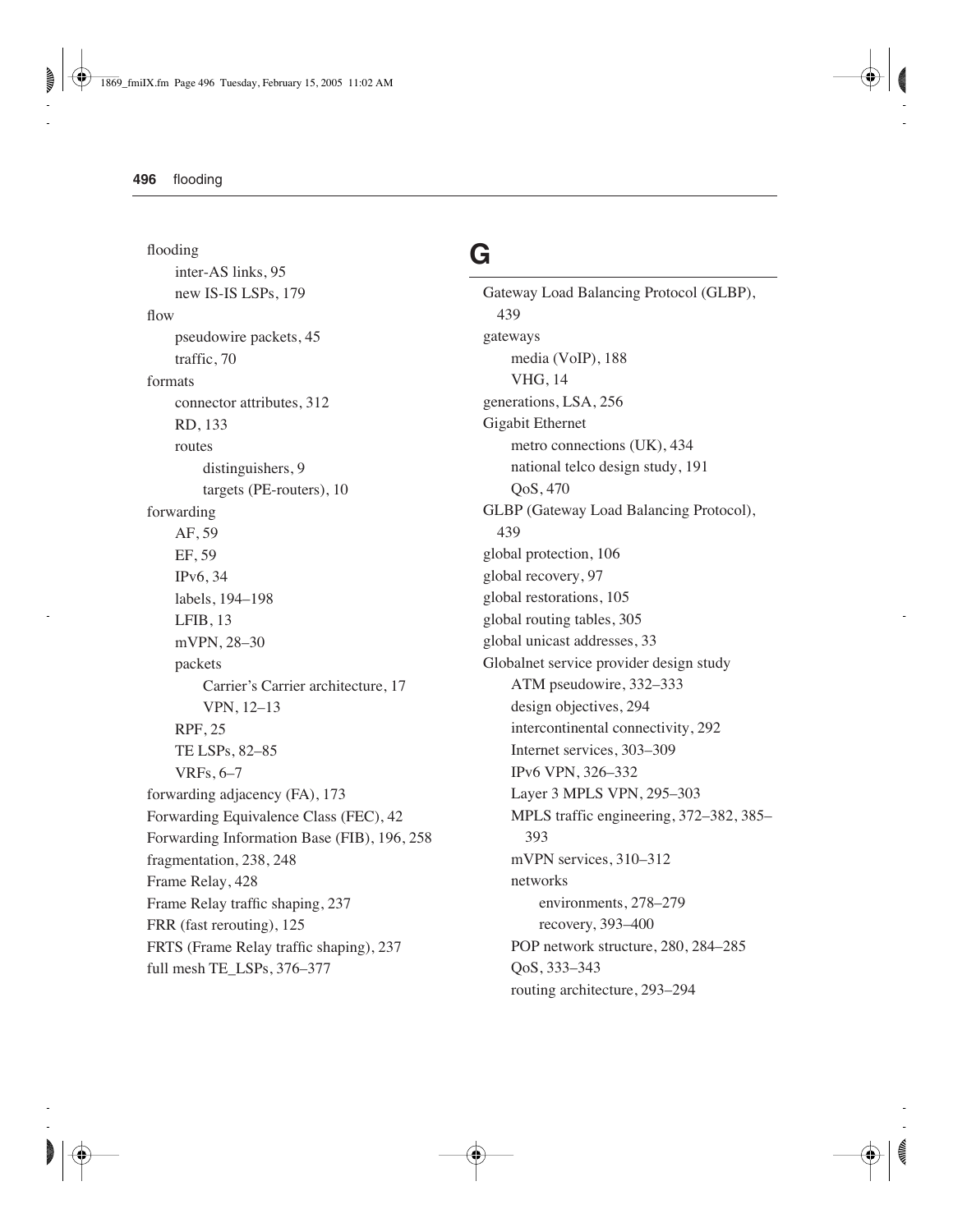scalability, 313–325 security, 313–325 service portfolios, 279 virtual POPs, 401–410, 413–421 worldwide architecture, 286–292 groups update, 138 VPNs, 441

# **H**

headers, IPv6, 31 hello timers, 438

hierarchies bandwidth, 234 traffic engineering, 73 VPNs, 17, 208 higher-priority TE LSPs, 71 high-speed links, utilization curves, 53–55 hold-off timer configuration, 270, 398 hops delay, 438 next-hop backup tunnels, 396 PHB, 56 serialization delay at, 50 host routing, 438 HSRP (Hot Standby Router Protocol), 438

# **I**

IANA (Internet Assigned Numbers Authority), 22 iBGP multipath support (VPNv4), 204 ICA (Independent Computing Architecture) protocol, 465

IETF (Internet Engineering Task Force), 50, 55–64 IGMPv3 (Internet Group Management Protocol version 3), 26 IGP (Interior Gateway Protocol), 292 PE-CE routing design, 143 routing extensions, 74 TE LSP extensions, 88 import policies (VPNs), 134 importing remote routing information, 10 Independent Computing Architecture (ICA) protocol, 465 infrastructure branch office locations, 429 data centers, 433–434 national telco design study, 186 POP, 431–432 input drops (prevention at VPNv4 RRs), 139 instances, VRFs, 6–7 instantiation, PHB, 161 Integrated Services Digital Network, 14, 213 interaction of protocols, 318 inter-AS back-to-back VRF connections, 19–20 connectivity, 19 links, flooding, 95 mVPNs SAFI template, 312 system flow, 313 Option "A" (back-to-back VRFs), 446 TE LSPs attributes of, 404 packets, 417 path computation, 406 recovery, 419, 421 reoptimization of, 415 routing, 415 VPNv4 exchange connections, 20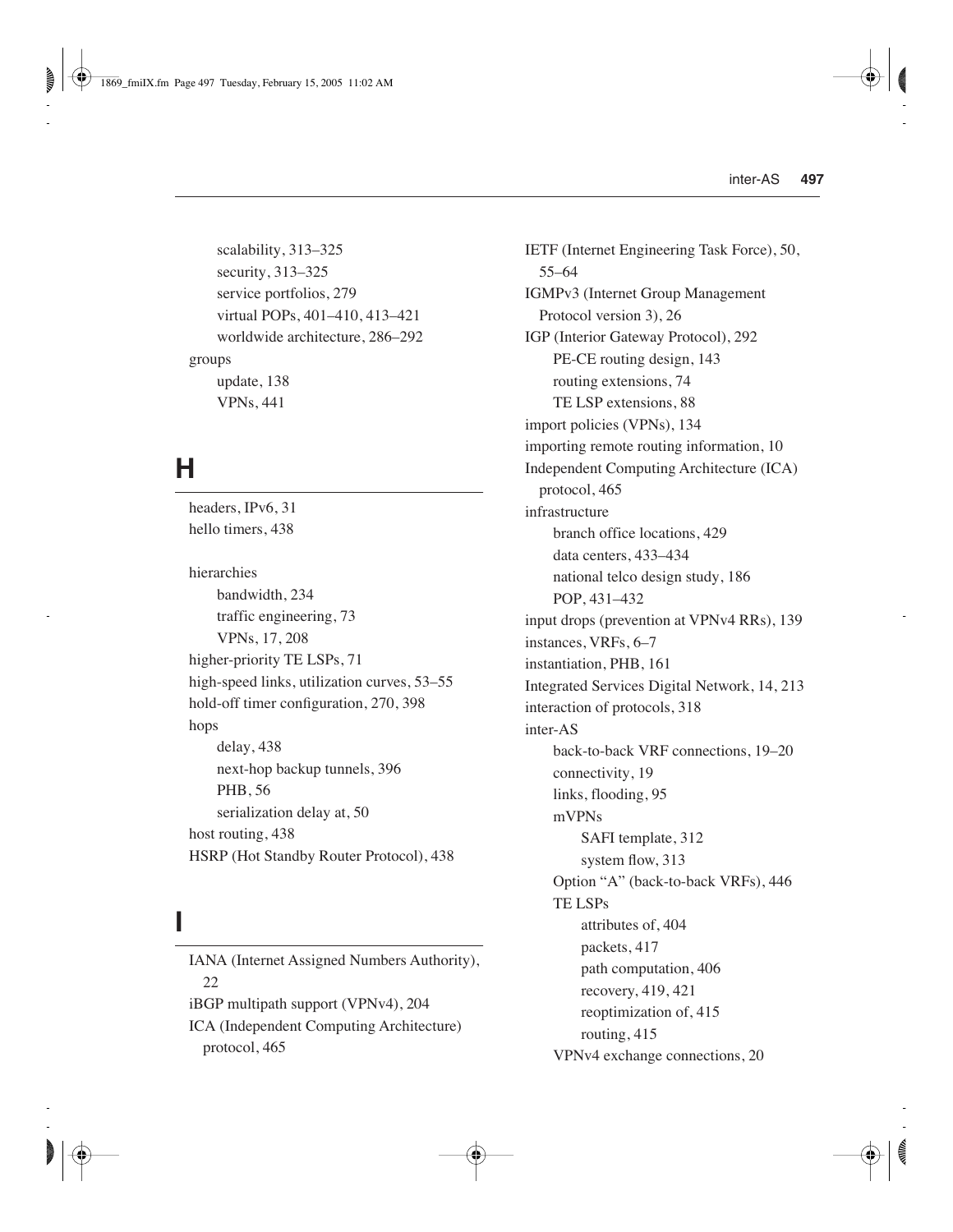interconnections, branch offices, 429 intercontinental connectivity, 292 Interexchange Carrier (IXC), 117 interexchange carrier design study, 117 Interface Group MIB, 131 interfaces 100+Mbps QoS, 470 CLI collection of management results, 243 pseudowires, 44 input drops (prevention at VPNv4 RRs), 139 MTI, 28 PNNI, 278 Interior Gateway Protocol (IGP), 292 inter-Local Access and Transport Area (LATA), 117 Intermediate System-to-Intermediate System (IS-IS), 98, 292 internal routes, Carrier's Carrier architecture, 17 Internet, 309 access following default routes, 305–307 via PE-CE links, 307–308 IPv6, 272 QoS, 335–338 routing tables via global/VRF, 305 RR deployment, 128 services, 303–309 RR deployment, 198 separation of, 126 SLAs, 149 shared-edge services, 295 Internet + Internet services, 200 Internet Assigned Numbers Authority (IANA), 22

Internet Engineering Task Force (IETF), 50 Internet Group Management Protocol version 3 (IGMPv3), 26 Internet Protocol. *See* IP Internet Protocol version 4. *See* IPv4 Internet Protocol version 6. *See* IPv6 Internet service provider, 185. *See also* access; connections interoperator partnerships, 293 inter-POP connectivity (USCom), 123 inter-provider connectivity, 19 interprovider VPNs, 365–367 interregion connectivity, 292 intersubsidiary connectivity requirements, 440 intra-AS mVPN solution, 311 intranets, VPNs, 130, 200 IP (Internet Protocol) addresses, 9 routing computing convergence time, 103 recovery, 98 tunneling, 26 VPN categories, 130 ip icmp rate-limit unreachable command, 315 IP Performance Metric Working Group (IPPM), 50 IPv4 (Internet Protocol version 4) mapped IPv6 addresses, 33 Unicast connectivity, 216 IPv6 (Internet Protocol version 6) over MPLS networks, 30–41 national telco design study, 272, 275 VPN network recovery, 400 QoS, 369 service design, 326–332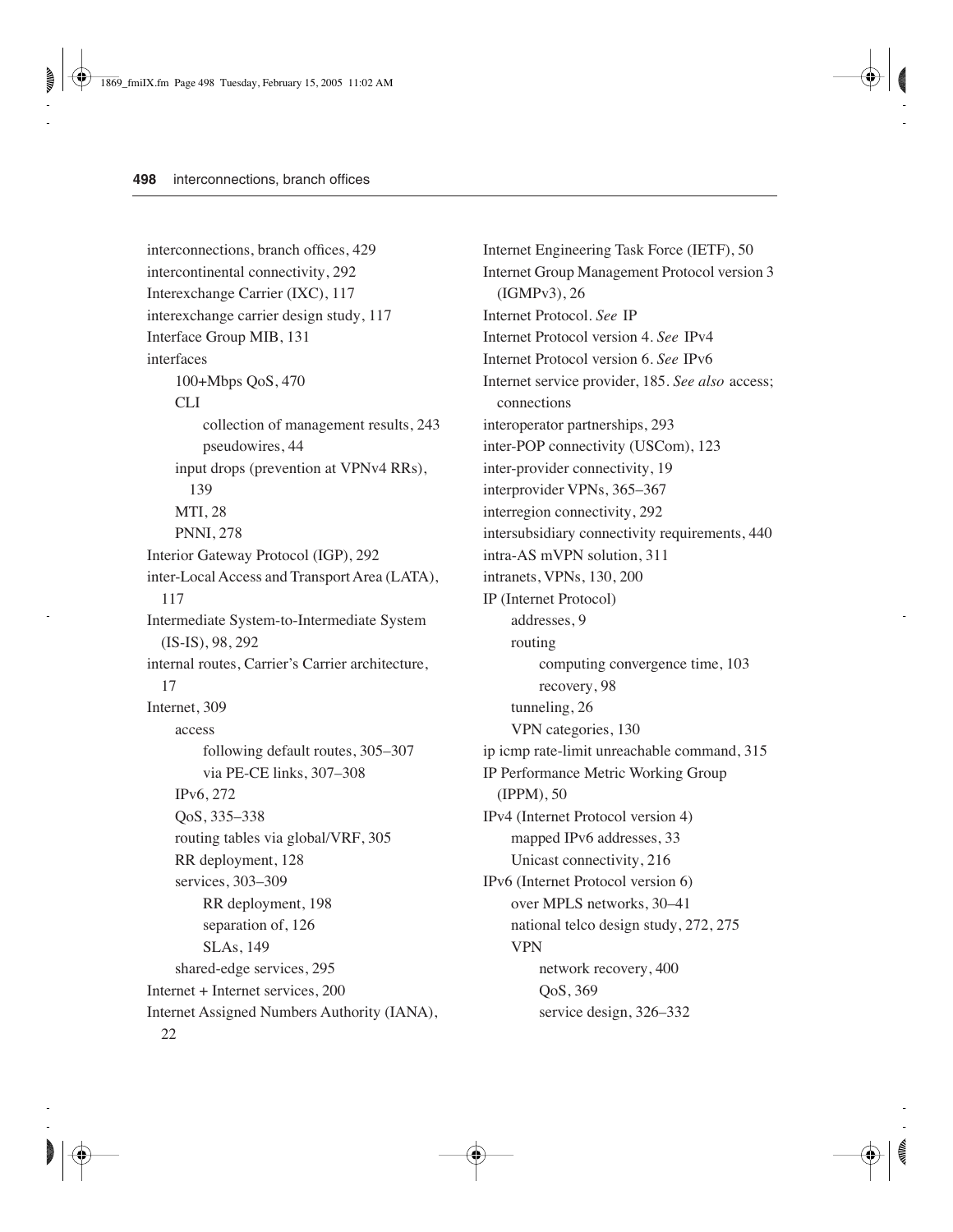ISDN (Integrated Services Digital Network), 14, 213 IS-IS (Intermediate System-to-Intermediate System), 292 configuration, 180–181 convergence, 178–180 recovery, 98 isolation of end-customer network domains, 4 ISP (Internet service provider), 185. *See also* access; connections IXC (Interexchange Carrier), 117

# **J**

jitter, 338 Johannesburg POP, conversion of, 401

# **L**

L2TP network server (LNS), 14 Label Distribution Protocol (LDP), 12, 125– 127 Label Edge Router (LER), 63 Label Forwarding Information Base (LFIB), 13 labels forwarding, 194–198 PE-router allocation, 8–9 virtual circuit, 42 VPN assignment, 12 Label-Switched Path. *See* LSP large city-to-large city connectivity, 186 large customer attachments (Carrier's Carrier service), 210

large enterprise design study, 425–430 branch offices, 427–428 core network POPs, 431–432 core routing, 437–438 data centers, 433–434 Layer 3 MPLS VoIP, 452–461 VPNs, 439, 443–450 metro connections, 434–435 objectives, 436 office locations, 429 QoS, 462–470, 474–475 last-resort unconstrained option (TE LSPs), 255, 390 LATA (inter-Local Access and Transport Area), 117 latency, 338 Layer 2 VPN, 41–45 VPNs, 194 Layer 2 Tunneling Protocol. *See* L2TP Layer 3 (MPLS) VoIP, 452– 461 VPN, 295–303, 358–365, 439, 443–450 national telco design study, 199–206 separation of services, 126 layers, recovery, 95–115 LDP (Label Distribution Protocol), 12, 125, 194 filtering, 127 troubleshooting, 197 leased lines, six-queue policy, 468

LEC (Local Exchange Carrier), 117

LER (Label Edge Router), 63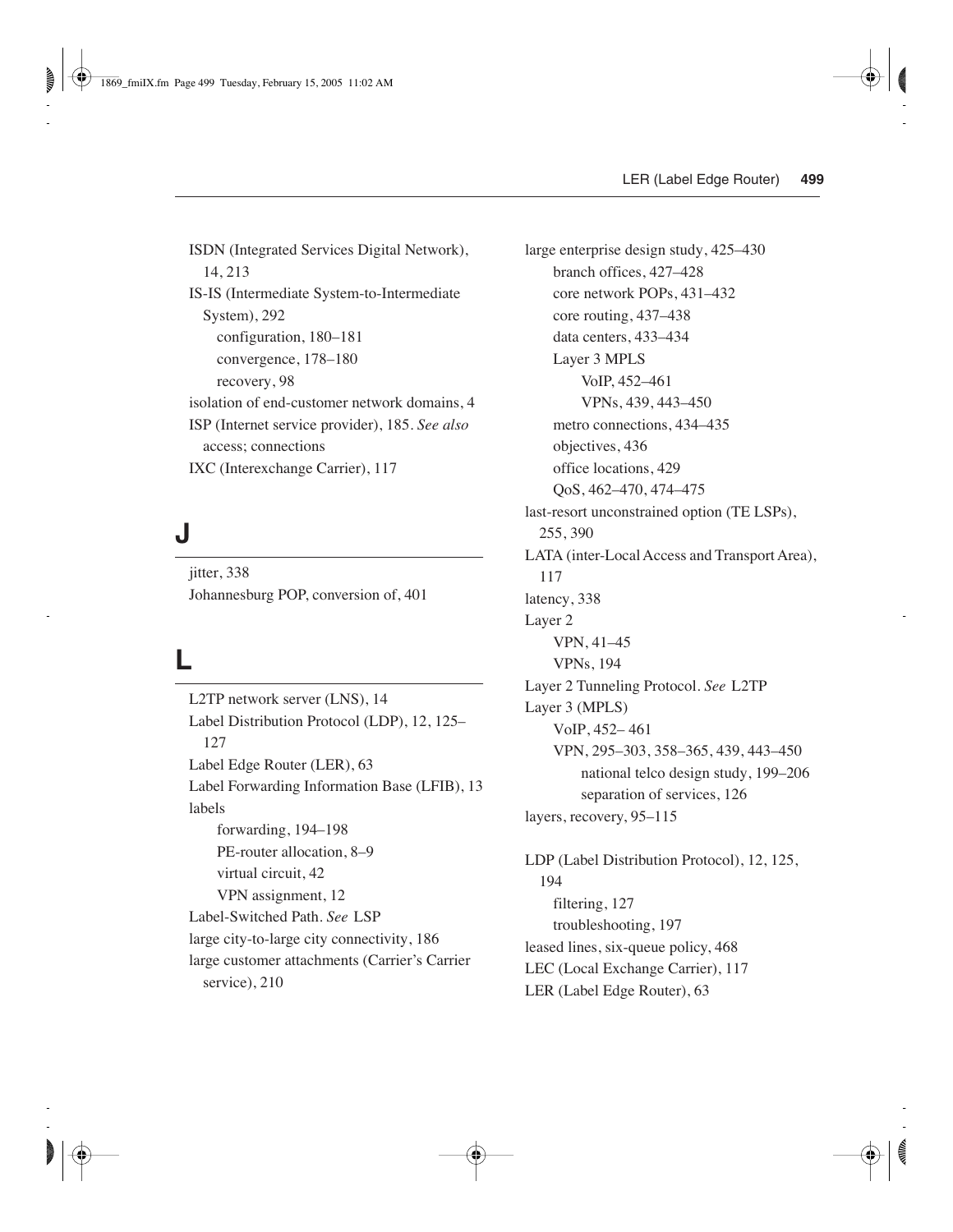LFIB (Label Forwarding Information Base), 13 link-local unicast addresses, 33 links coloring schemes (traffic engineering), 70 delay, 438 failure detection, 176 IGP routing extensions, 74 inter-AS flooding, 95 low-speed serialization, 238 maximum reservable bandwidth, 374–375 MPC networks, 270 nonrevertive/revertive, 114 OC-3, 375 PE-CE, 307–308 restored reuse, 175–176 sub-100-Mbps, 467 troubleshooting, 165–169 types, 293 USCom backbones, 124 liveliness (LSP), 196 L-LSPs, 62 LNS (L2TP network server), 14 load balancing backup tunnels, 113 Carrier's Carrier service, 209 support, 202 TE LSPs, 82 Local Exchange Carrier (LEC), 117 local policies, marking ATMs, 466 local recovery, 97 locations (offices), 429–430 Layer 3 MPLS VPN design, 448 requirements, 441 loops, temporary avoidance, 171–175 LoS (loss of signal), 256 loss packets, 197 QoS metrics, 50

lower-priority TE LSPs, 71 lower-speed links core QoS engineering, 66 serialization, 238 LSA (link state advertisement) dynamic timers, 102–104 generation, 256 LSPs (Label-Switched Paths), 9, 88 last-resort unconstrained option, 255 TE LSPs bandwidth, 246 provisioning, 254 reoptimization of, 252

#### **M**

maintenance, routers, 177 MAM (Maximum Allocation Model), 86, 345 Managed Telephony Service architecture, 452 Managed Voice Service QoS, 466 management of VPNs, 201–202 manual reoptimization, 81 mapping DSCP, 473 DSCP-to-EXP, 464 QoS, 334 service classes, 467 traffic, 221 MAR (Maximum Allocation Model with Reservation), 86 marking ATMs, 466 Maximum Allocation Model (MAM), 86, 345 Maximum Allocation Model with Reservation (MAR), 86 maximum reservable bandwidth, 245, 374–375 maximum routes command, 316 Maximum Segment Size (MSS), 135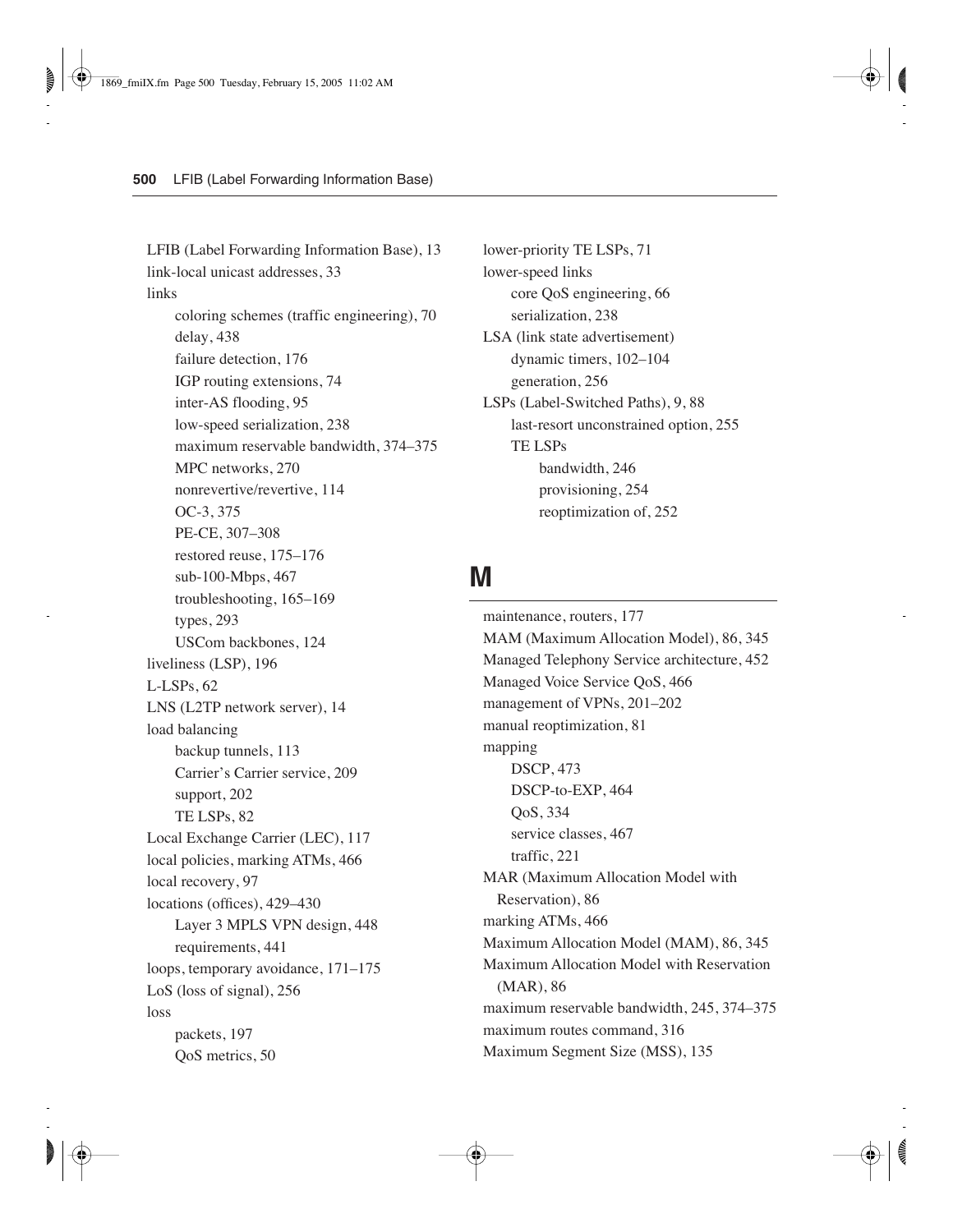maximum-prefix command, 316 MDT (multicast distribution tree), 310 mechanisms, QoS, 53 media gateways (VoIP), 188 memberships (SRLG), 262 meshing (TE LSPs), 85 metrics QoS application requirements, 49–51 traffic engineering optimization, 72 metro connections, 434–435 migration, VPOPs, 405–414 mode of operation before failure (MPLS TE Fast Reroute), 108 models MAM, 345 QoS, 67 modification of dynamic TE-LSP bandwidth, 378–379, 382 Modular QoS CLI (MQC), 346 monitoring SLAs, 242–243, 371–372 TE, 254–255 TE-LSPs, 389–390 MP-BGP (Multiprotocol BGP), 9 core design, 447 inter-AS mVPN solution, 311 scaling, 318 MPC (Multiservice Packet Core), 186, 270 mPE routers control planes, 205–207 egress QoS policies, 240 ingress QoS policies, 239 MPLS Traffic Engineering (MPLS TE), 68. *See also* traffic engineering MQC (Modular QoS CLI), 346 MSS (Maximum Segment Size), 135

multicast addresses, 33, 216 distribution tree (MDT), 310 domains, 26 forwarding with mVPN, 28–30 packet encapsulation, 195 routing protocols, 217 traffic QoS, 368–369 VPNs, 22–30 Multicast Tunnel Interface (MTI), 28 multicasting, deployment of, 450 multiple dynamic routing protocols, PErouters, 8 multiple failures, troubleshooting, 176 multiple preemptions (traffic engineering), 71 multipriority schemes, 248 Multiprotocol BGP. *See* MP-BGP Multiservice Packet Core (MPC), 186, 270 multiservice PE-routers, 200 multi-VRF CE router-to-PE router links, 449 mVPN design, 310–312 forwarding, 28–30 PIM adjacencies, 28 MYI (Multicast Tunneling Interface), 28

### **N**

naming conventions customer VRF, 201 VRF, 132 NAPs (Network Access Points), 117 NASs (Network Access Servers), 191 NAT (Network Address Translation), 30, 309, 444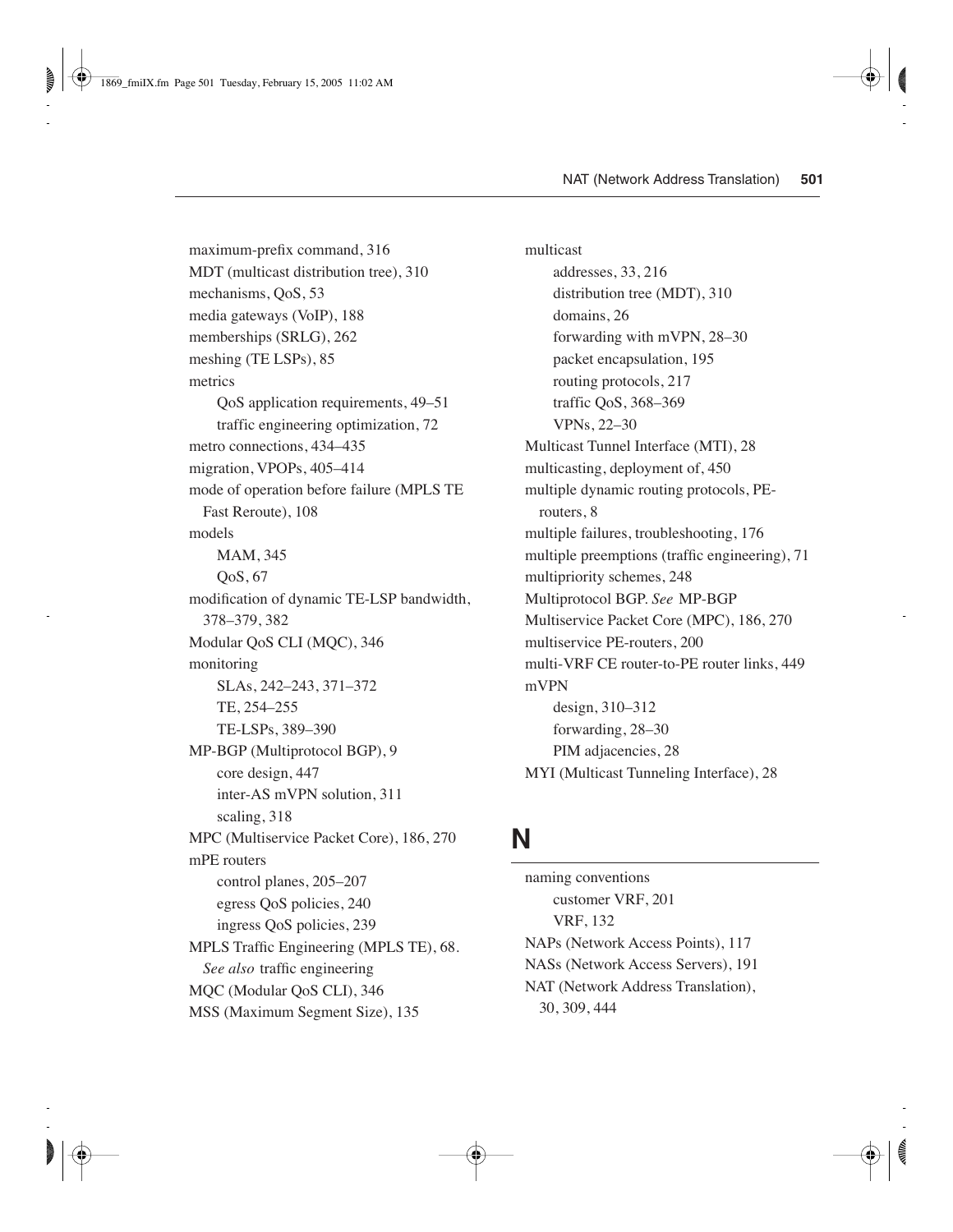national telco design study, 185–190 Carrier's Carrier service, 207–212 IPv6, 272 label forwarding, 194–198 Layer 3 MPLS VPN, 199–206 mVPN service application, 216–220 objectives, 194 POP, 190–191 QoS, 221–244 recovery, 255–272 remote access, 212–215 TE, 245–255 NBAR (Network-Based Application Recognition), 465 neighbor maximum-prefix command, 142 neighbor, discovery (IPv6), 33 NetFLow, 70 Network Access Points (NAPs), 117 Network Access Servers (NASs), 191 Network Address Translation (NAT), 30, 444 network environments, 278–279 network management system (NMS), 202 Network Operations Center (NOC), 200 Network Termination Units (NTUs), 434 Network-Based Application Recognition (NBAR), 465 network-based VPN, 4. *See also* VPN networks, 5 access. *See* access availability, 95–115 core, 154–157, 224 edge, 66 Layer 3 MPLS VPN CsC (QoS), 241 QoS, 157–162, 359–365

end-customer domains, 4 environments, 278–279 branch offices, 427–428 core POPs, 431–432 data centers, 433–434 metro connections, 434–435 office locations, 429–430 Layer 3, 3–5 MPC links, 270 national telco design study, 185–190 Carrier's Carrier service, 207–212 IPv6, 272, 275 label forwarding, 194–198 Layer 3 MPLS VPN, 199–206 mVPN service application, 216–220 objectives, 194 POP, 190–191 QoS, 221–244 recovery, 255–272 remote access, 212–215 TE, 245–255 recovery, 393–400, 419–421 USCom (interexchange carrier design study), 117–124 label forwarding, 125–129 Layer 3 MPLS VPN design, 129–148 objectives, 124 QoS, 162 recovery, 163–181 traffic engineering, 163 new IS-IS LSPs, flooding, 179 next-hop (NHOP) backup tunnels, 165, 396 next-next hop (NNHOP) backup tunnels, 165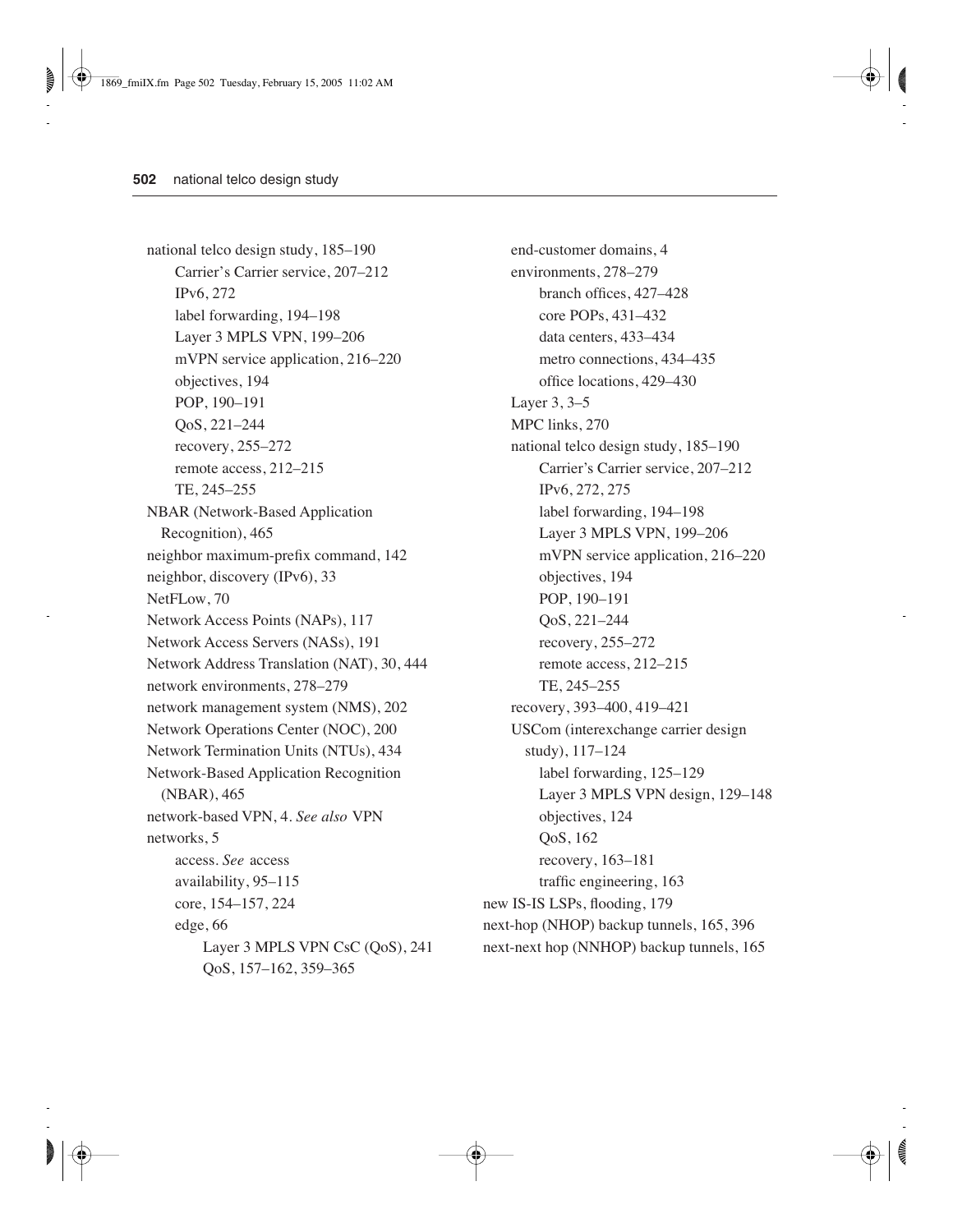NMS (network management system), 202 no auto-summary command, 145 NOC (Network Operations Center), 200 nodes routing table computation, 180 troubleshooting, 177–178 nondisruptibve reoptimization, 81 non-EF tunnels, 392 nonrevertive links, 114 North America, 289 QoS, 356–358 TE, 382–383 notification of failures, 257 NTUs (Network Termination Units), 434

# **O**

OAM (Operations, Administration, and Maintenance), 41 OC-3 configuration template, 375 offices locations Layer 3 MPLS VPN design, 448 requirements, 441 QoS, 470 traffic classification, 465 flowing, 472–475 offline path computation, 73 off-net voice call, 460 one-hop backup tunnels, 165 one-way delays, 50 online path computation, 73 Open Shortest Path First (OSPF), 98 operational constraints (of recovery design), 164

operational expenditure (opex), 428 operational security (VPNs), 314–315 Operations, Administration, and Maintenance (OAM), 41 opex (operational expenditure), 428 optimization metrics, 72 TE LSPs, 79–81, 92 options last-resort unconstrained (TE LSPs), 255 network management VPNs, 201 Set of Ordered Path (traffic engineering), 73 OSPF (Open Shortest Path First) deployment, 143–144 design, 258 recovery, 98 out-of-profile packets, 58 overlay VPN, 4

#### **P**

Packet over SONET (PoS), 118 packets Carrier's Carrier architecture, 17 core, 186 inter-AS TE LSPs, 417 loss, 197 Multicast encapsulation, 195 out-of-profile, 58 pseudowire flow, 45 QoS, 49 application requirements, 49–51 IETF DiffServ models, 55–64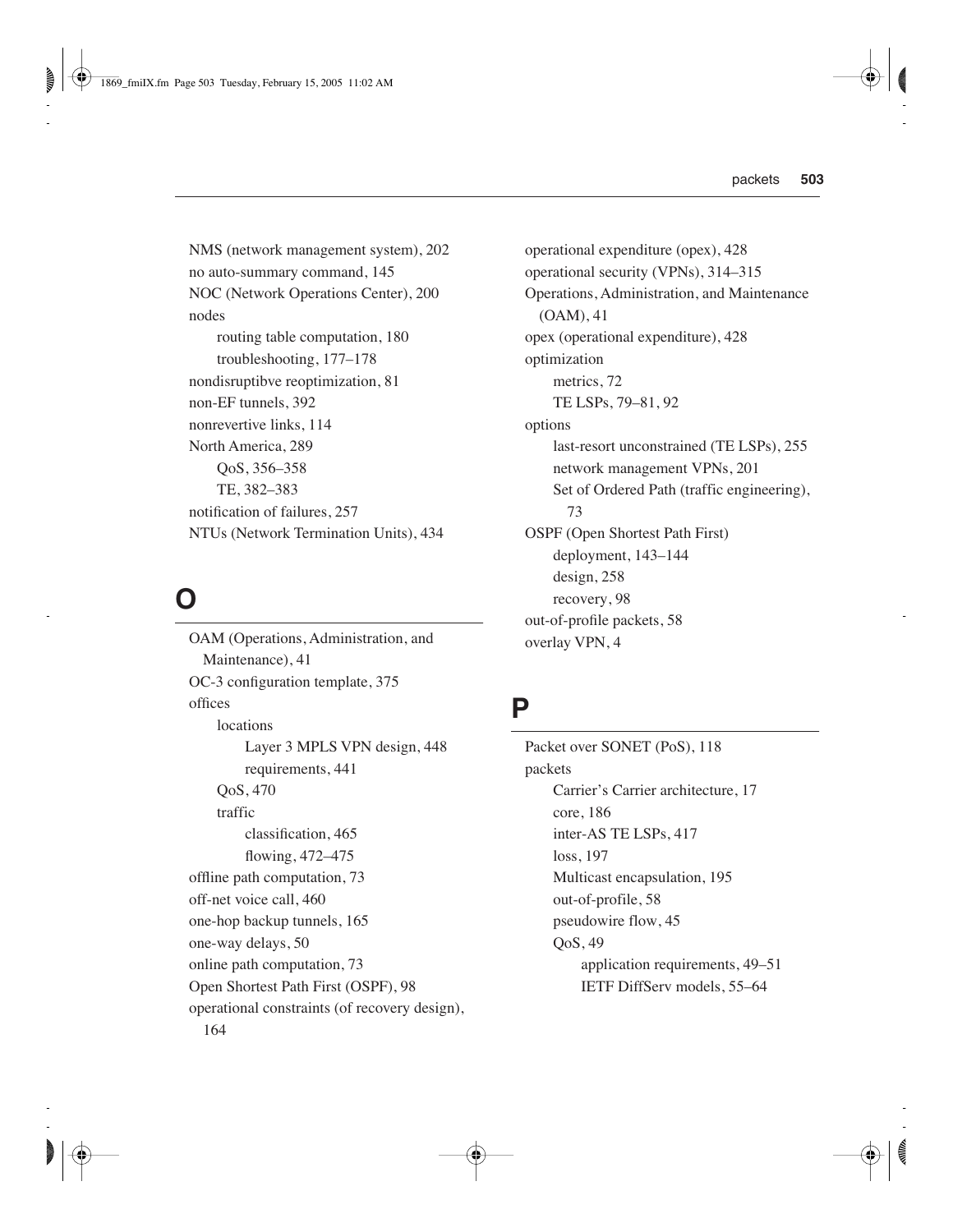mechanisms, 53 SLAs, 52–53, 65–68 utilization curve comparisons, 53–55 SPD tuning, 205 VPN delivery, 12–13 parameters discovery, 33 resizing, 381 partnerships, 293 Path Computation Element (PCE), 92, 410 Path MTU Discovery (PMTU), 135 paths end-to-end, 151 inter-AS TE LSPs, 406 load balancing, 82 protection, 106 recovery, 95–115 Set of Ordered Path option, 73 TE LSP, 73–74 computation, 246, 382 extensions, 88 traffic engineering, 90–95 PCE (Path Computation Element), 92, 410 PE (pseudowire edge) equipment, 42 PE-CE data plane protection template, 317 PE-CE links, 307–308 peering, VPNv4 RRs, 207 peer-to-peer applications, 31 penalties, flaps, 142 Penultimate Hop Popping (PHP), 13, 274 PE-PSTN routers, failure of, 271 PE-PSTN1 routers, TE LSPs between, 247 performance of SLAs, 243 per-hop behavior (PHB), 56, 161 period of time (use of backup tunnels), 268

PE-routers (provider edge-routers), 5–7 ATM pseudowires, 400 configuration, 134 control-plane requirements, 135–136 data center Layer 3 MPLS VPN design, 442 egress policy, 363 engineering guidelines, 131 filtering, 146 IP address allocation, 146 IPv6, 38 label allocation, 8–9 multiservice, 200 mVPN configuration, 218 network management VPNs, 202 route target formats, 10 routing protocol design, 140–145 VPNv4 prefix creation, 9–10 PHB (per-hop behavior), 56, 161 PhoneNet, 453 Layer 3 MPLS VPN design, 459 QoS, 466 PHP (Penultimate Hop Popping), 13, 274 PIM (Protocol-Independent Multicast), 25 PIM-SM, 218 placement of TE LSPs, 249 planned router maintenance, 177 planning capacity, 54, 66 PMTU (Path MTU Discovery), 135 P-network (provider network), 5 PNNI (Private Network-Network Interface), 278 POI (point of insertion), 145 points, convergence, 322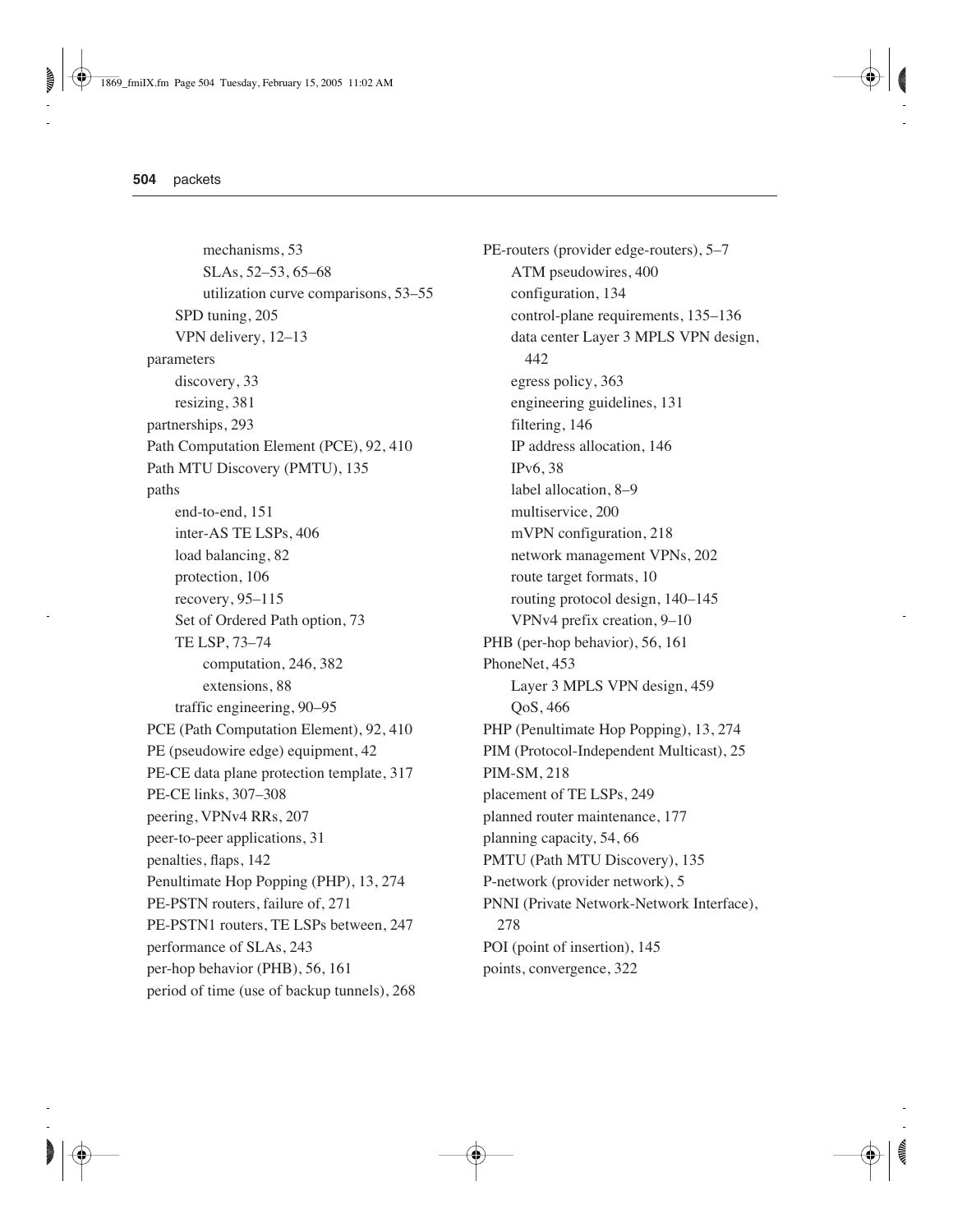Points of Presence (POPs), 117 Point-to-Point Protocol over ATM, 15 Point-to-Point Protocol over Ethernet, 15 Point-to-Point SLS models, 53 policies 100+Mbps QoS, 470 control at ASBR boundaries, 421 DSCP mapping, 473 import/export (VPN), 134 QoS, 419 six-queue, 467 sub-100-Mbps, 467 To-Fab QoS, 231 policing, 58, 241 POPs (Points of Presence), 117, 277 backup tunnels, 262 core network, 431–432 inter-POP connectivity (USCom), 123 Layer 3 MPLS VPN design, 446 level 1 design (USCom), 119 MPC, 186 national telco design study, 190–191 network structure, 280, 284–285 SLA commitments, 337 virtual POP design, 401–410, 413–421 POP-to-POP SLA commitments, 335 portfolios, services, 279 PoS (Packet over SONET), 118 PPPoA (Point-to-Point Protocol over ATM), 15 PPPoE (Point-to-Point Protocol over Ethernet), 15 PQ (Priority Queuing), 60 preemption TE LSPs, 249 traffic engineering, 71

prefixes discovery, 33 prioritization, 170–171 restrictions, 142 VPNv4, 9–10 prioritization of prefixes, 170–171 priority, defining (preemption), 71 Priority Queuing (PQ), 60 private, 441 private autonomous system numbers, 441 Private Network-Network Interface (PNNI), 278 process IDs (OSPF), 144 profiles, WRED, 350 propagation delay, 438 delay end-to-end, 50 protection, 293 by fast reroute (traffic engineering), 72 comparison to restoration, 96 traffic engineering paths, 106 VPNs, 316–317 Protocol-Independent Multicast (PIM), 25 protocols BGP, 142 disabling, 314 EIGRP, 82 IGP, 143 interaction, 318 LDP, 12, 125, 194 routing design, 140–145 Multicast, 217 RSVP-TE, 12 RTCP, 244 TCP, 61 TDP, 12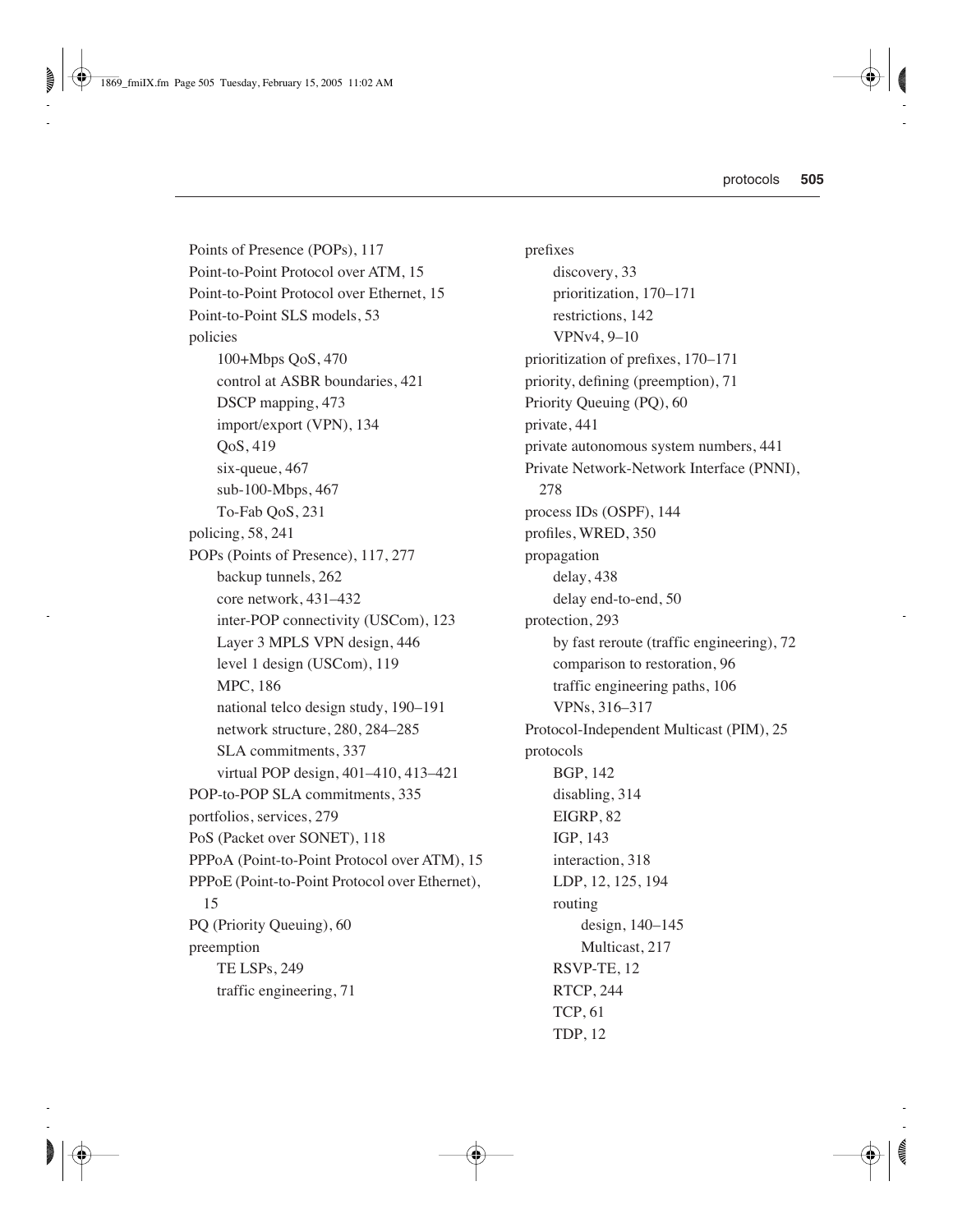P-router (provider router), 5 provider edge (PE) routers. *See* PE-routers provider network (P-network), 5 provider router (P-router), 5 provisioning access, 131 backup tunnels, 398 services, 195 TE LSPs, 254 pseudowire edge (PE) equipment, 42 pseudowire identifier (PWid), 42 pseudowires, 41–45 ATM PE router failures, 400 TE, 391 ATM design, 332–333 QoS, 370–371 PSTN (Public Switched Telephone Network), 185 dial-in access (via L2TP VPDN), 14 PE-PSTN router failure, 271 recovery, 258 TE LSPs bandwidth, 246 trunking, 191 PVCs (private virtual circuits) ATM QoS, 352–356 Frame Relay, 428 PWid (pseudowire identifier), 42

# **Q**

QoS (quality of service) application requirements, 49–51 AsiaPac, 340–349, 351–356 EMEA, 340–349, 351–356 Globalnet service provider design study, 333–343, 368–372 IETF DiffServ models, 55–64 IPv6, 34, 369 large enterprise design study, 462–470, 474–475 mapping, 334 mechanisms, 53 MQC, 346 multicast traffic, 368–369 national telco design study, 221–244 network edge, 359–365 network recovery, 95 North America, 356 pseudowires, 370–371 regions, 340–349, 351–358 SLAs, 335–338, 371–372 South America, 340–349, 351–356 Telecom Kingland, 365–367 USCom, 162 utilization curve comparisons, 53–55 VPOPs, 417, 419 quality of service. *See* QoS queues CBWFQ, 60 delay, 438 delay at each hop, 50 EF, 334 mapping, 334 PQ, 60 six-queue policy, 467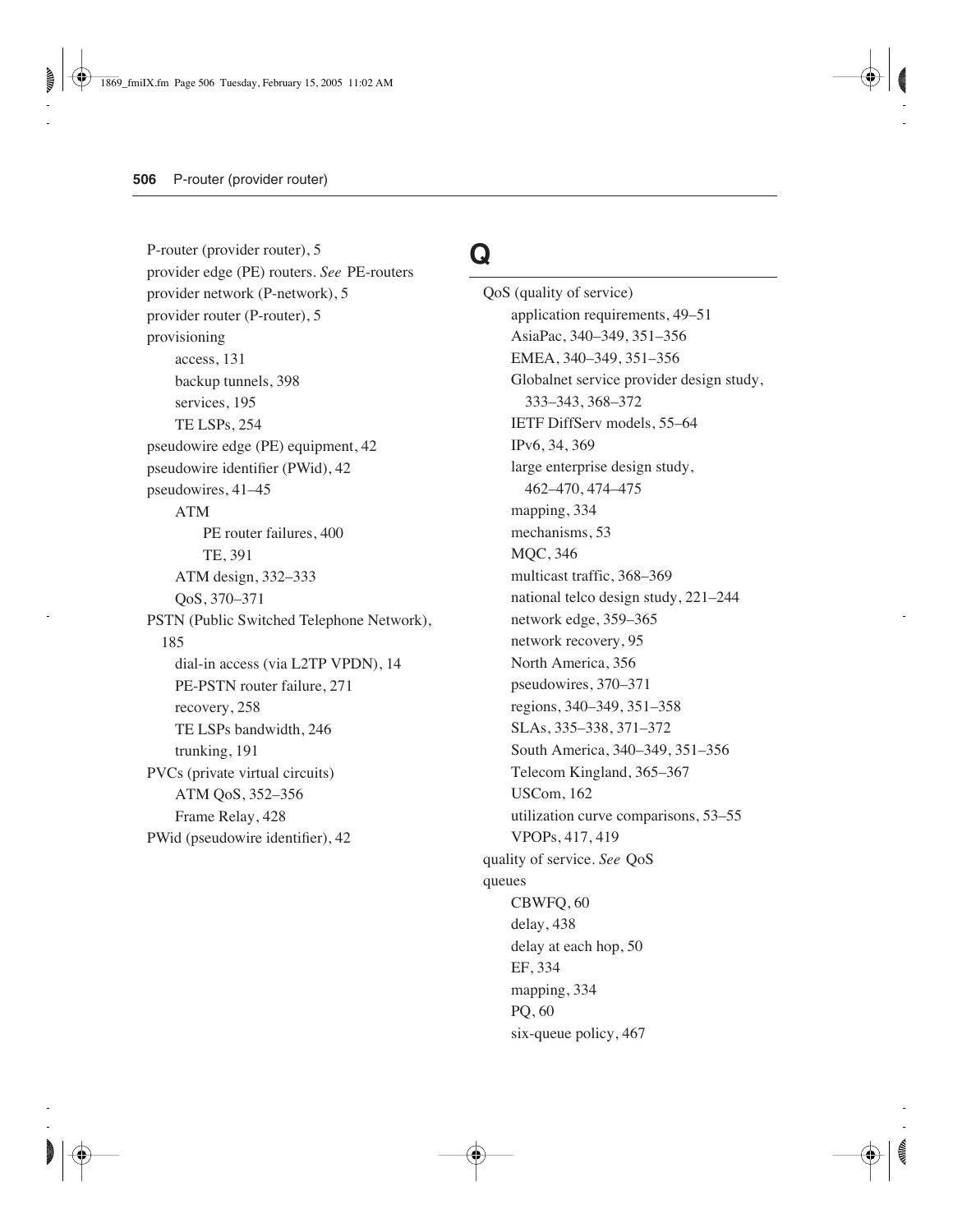# **R**

rainbow VPN design, 460 Random Early Detection (RED), 61, 228, 348 RD (route distinguisher) allocation, 132, 201 formats, 9, 133 regions, 300 RDM (Russian Doll Model), 86, 343 real-time traffic, policing, 241 receivers, multicast VPNs, 22 records, CDR, 244 recovery, 95–115, 393–400 cycles, 438 inter-AS TE LSPs, 419–421 national telco design study, 255–272 traffic engineering, 104–115 USCom, 163–181 RED (Random Early Detection), 61, 228, 348 reflectors, routes, 21 refresh reduction, 254, 389 regional customer attachments, 318 Regional Internet Registry (RIR), 33 regional service connectivity, 301–303 regions allocation between, 300 architecture, 286–292 Asian-Pacific, 288 EMEA, 287 North America, 289 South America, 290 automesh group number allocation per, 376 connectivity, 296 interregion connectivity, 292

IPv6 VPN design, 327–331 mVPN MDT between, 312 network recovery, 394 QoS, 340–349, 351–358 TE, 383, 385 remote access national telco design study, 212–215 VPN, 14–15, 200 remote routing information, 10 rendezvous point (RP), 24, 217 reoptimization inter-AS TE LSPs, 415 of TE-LSPs, 387 TE LSP, 79–81, 92, 252 reporting SLA, 242–243, 371–372 SLS, 52 requirements applications (QoS), 49–51 bandwidth, 70 control planes, 205–207 PE-router control-planes, 135–136 rerouting recovery, 95–115 TE LSPs, 249 traffic engineering, 105 resizing parameters, 381 resolution, addresses (IPv6), 33 Resource Reservation Protocol Traffic Engineering (RSVP-TE), 12, 194 restoration, comparison to protection, 96 restored link reuse, 175–176 restrictions Multicast routing state (mPE routers), 220 prefixes, 142 reusability, restored links, 175–176 reuse limits, 142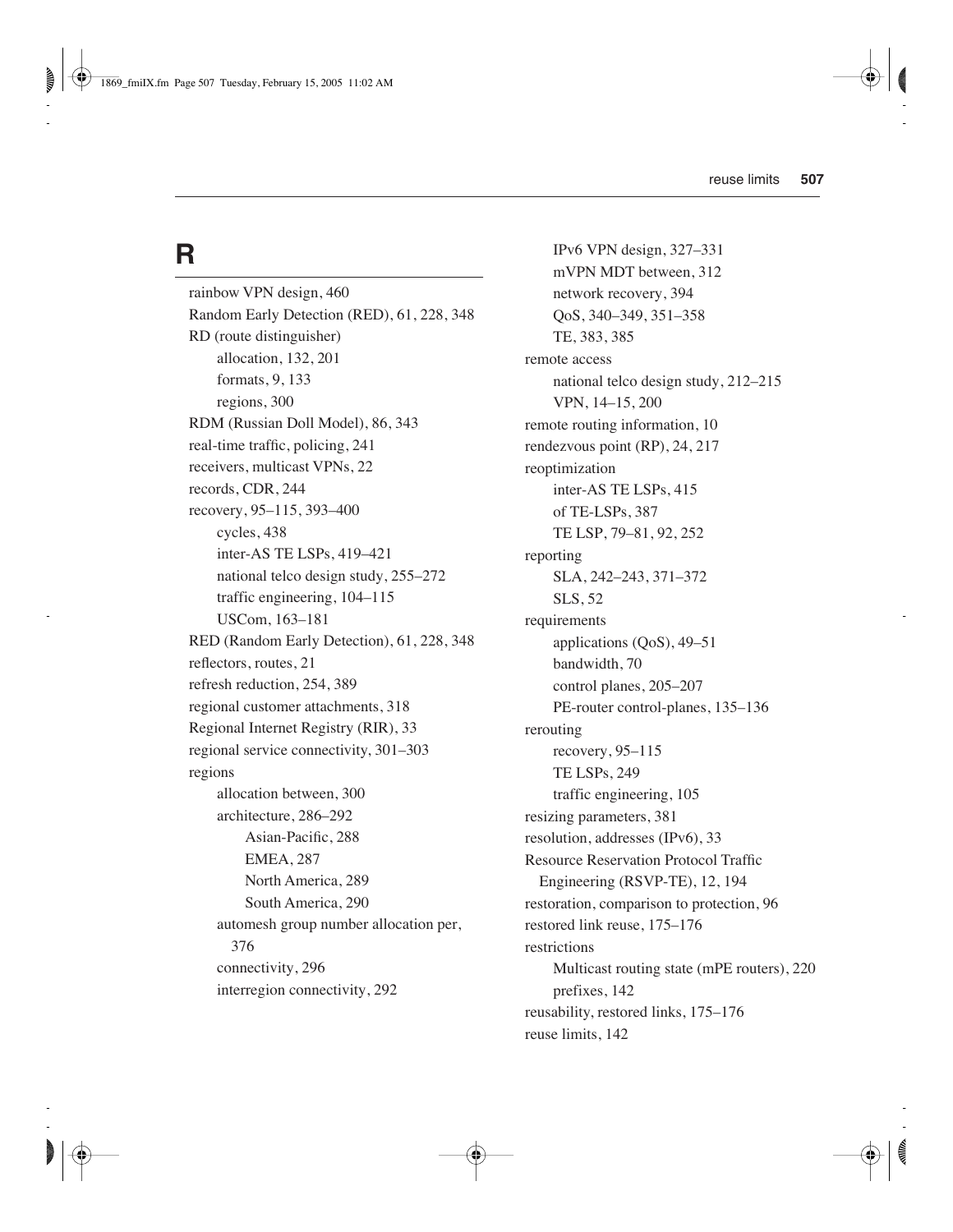Reverse Path Forwarding (RPF), 25, 310 revertive links, 114 RIB (Routing Information Base), 258 RIP (Routing Information Protocol), 445 RIR (Regional Internet Registry), 33 round-trip delays, 50 round-trip time (RTT), 350 route distinguisher (RD) allocation, 132, 201 formats, 9, 133 regions, 300 route reflection (RR), 128, 136–140, 205 route targets (RTs) allocation, 201, 441 filtering, 320 regions, 300 RouterDead timer, 256, 438 routers 6PE, 274 ASBRs, 292 automesh configuration, 377 BSR, 217 CE-routers egress QoS policies, 233 IP address allocation, 146 routing protocol design, 140–145 data centers, 433–434 edge, 324–325 Layer 3 MPLS VPN architecture components, 5 LER, 63 maintenance, 177 mPE control planes, 205–207 egress QoS policies, 240 ingress QoS policies, 239

multiarea/multi-AS, 91 PE-PSTN1, 247 PE-routers ATM pseudowires, 400 configuration, 134 control-plane requirements, 135–136 data center Layer 3 MPLS VPN, 442 egress policy, 363 engineering guidelines, 131 filtering, 146 IP address allocation, 146 multiservice, 200 network management VPNs, 202 routing protocol design, 140–145 worldwide network architecture, 286–292 routes allocation between, 300 ARF, 297 dampening, 142 default, 305 distribution, 146 IGP, 292 reflectors, 21 targets, 10 formats (PE-routers), 10 selection of, 134 VPNv4, 297–299 routing architecture, 293–294 convergence, 320–324 core routing, 437–438 DiffServ-aware TE LSPs, 89 exchanges, 7 host, 438 IGP extensions, 74, 88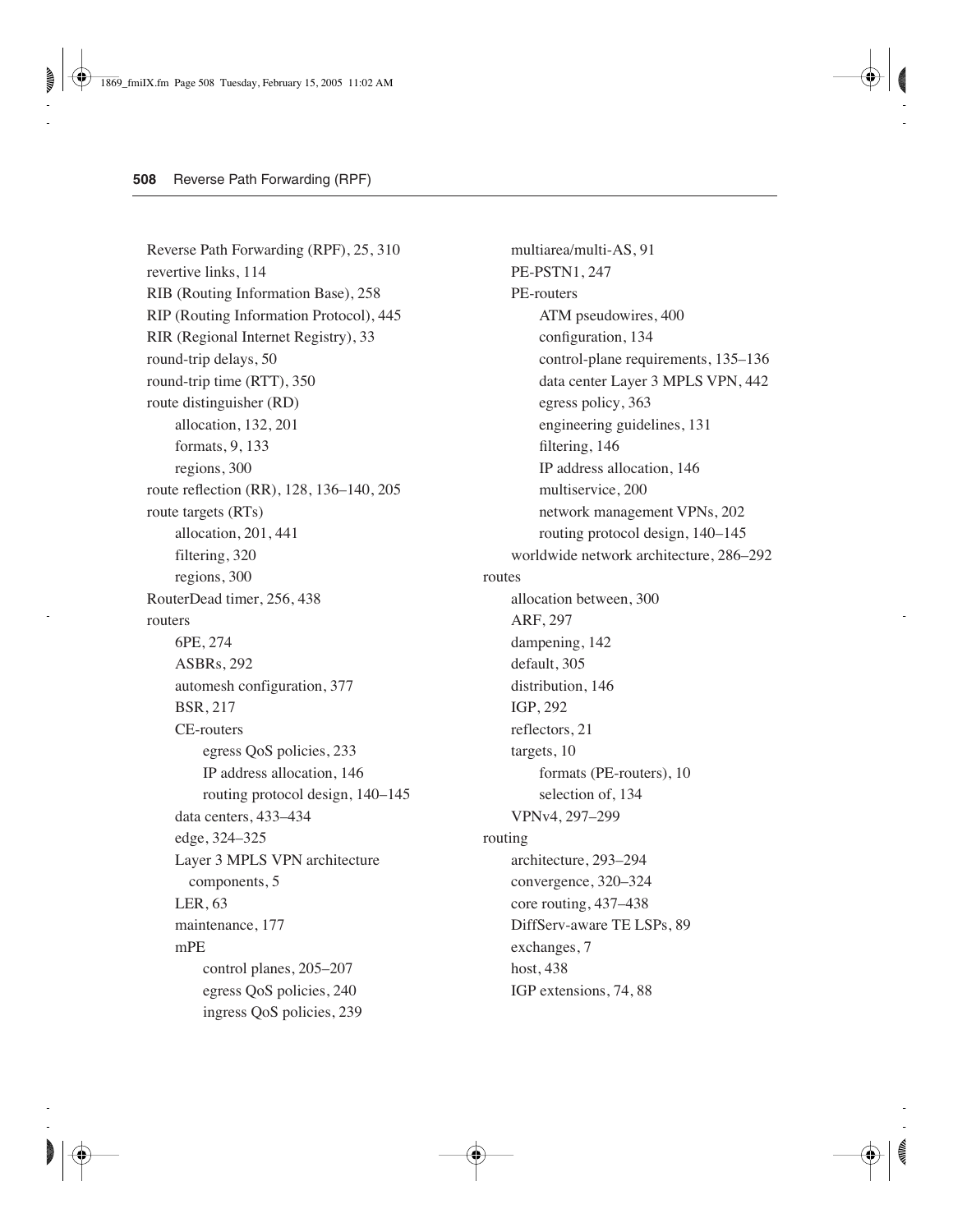inter-AS TE LSPs, 415 IP, 98, 103 IPv6, 34 label forwarding, 125, 194–198 multi-VRF VRF, 449 protocols design, 140–145 Multicast, 217 states, 6–7 static design, 141 tables computation, 180 Internet via, 305 TE LSPs, 76 Routing Information Base (RIB), 258 Routing Information Protocol (RIP), 445 8 RP (rendezvous point), 24, 217 RPF (Reverse Path Forwarding), 25, 310 route reflection (RR), 128, 136–140, 205 RSVP-TE (Resource Reservation Protocol Traffic Engineering), 12, 194 RTCP (RTP Control Protocol), 244 RTP Control Protocol (RTCP), 244 RTs (route targets), 300 allocation, 201, 441 filtering, 320 regions, 300 RTT (round-trip time), 350 Russian Dolls Model (RDM), 86, 343

#### **S**

SAA (Service Assurance Agent), 242, 371 SAFI (subaddress family), 311 scalability evaluation of technologies, 4 IETF DiffServ models (QoS), 55–64 MP-BGP, 318 MPLS VPN, 313–318, 320–325 recovery, 106 TE, 253, 388 SCCP (Skinny Client Control Protocol), 456 scheduling, CE-router egress QoS policies, 237 SDH (Synchronous Digital Hierarchy), 186 security BGP IPv4 removal, 195 IPv6, 34 Layer 3 MPLS VPN service, 147–148 MPLS VPN, 313–318, 320–325 selection of CBTS, 89, 385 of route targets, 134 of VPN solutions, 4 Selective Packet Discard (SPD) tuning, 205 separation of routing states (PE routers), 6–7 of services, 126 serialization delay, 50, 438 edge QoS engineering, 67 low-speed links, 238 servers BASs, 191 LNS, 14 NASs, 191 Service Assurance Agent (SAA), 242, 371 service level agreements. *See* SLAs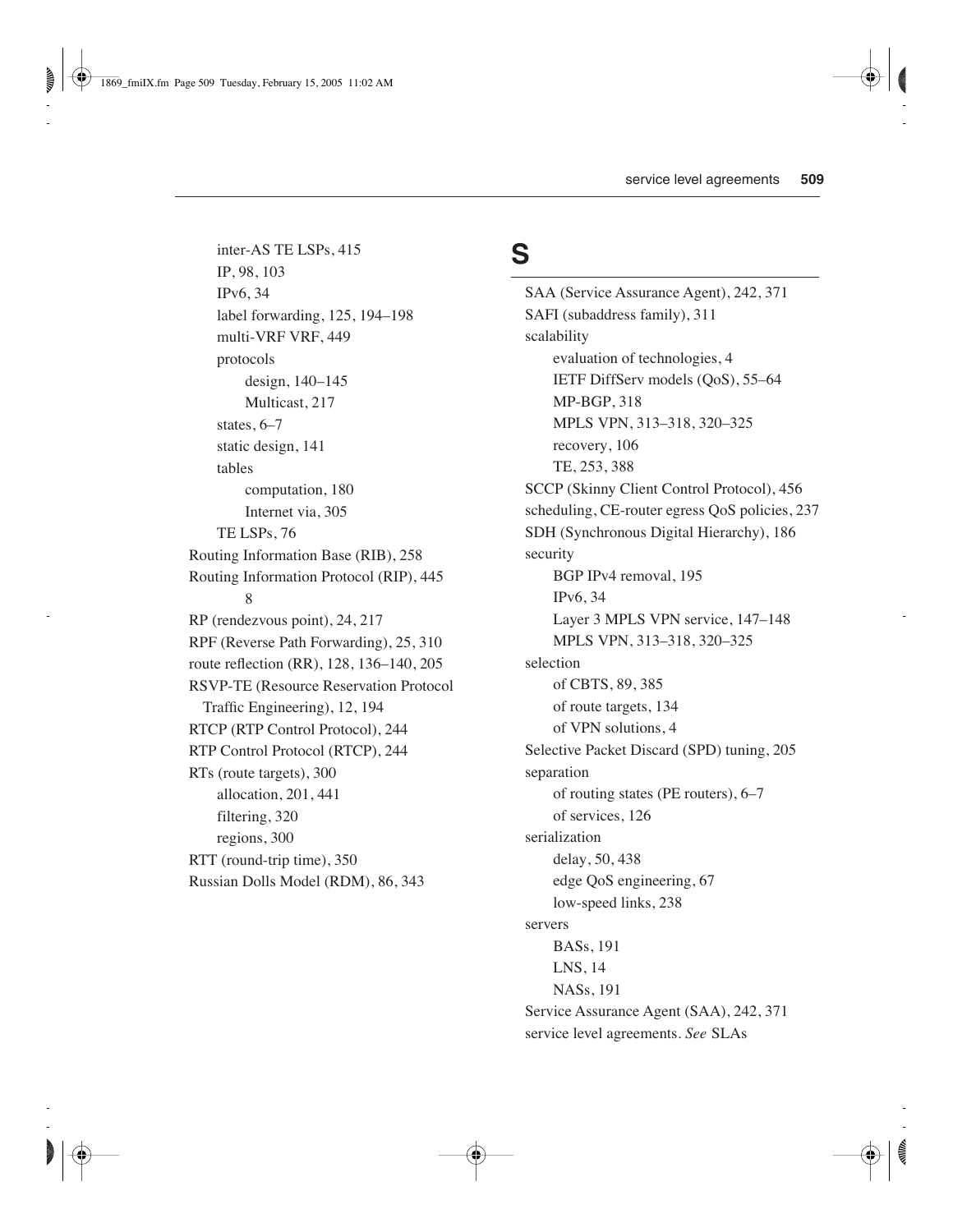service level specification (SLS), 52 service portfolios, 279 services Carrier's Carrier, 207–212 classes large enterprise design study, 463 mapping, 467 disabling, 314 DS fields, 56 firewalls, 309 Internet, 303–309 RR deployment, 128, 198 SLAs, 149 Internet + Internet, 200 IPv6, 326–332 mVPN, 310–312 NAT, 309 portfolios, 279 provisioning, 195 pseudowire, 42 regional connectivity, 301 security, 315 separation of service, 126 shared-edge Internet, 295 VPN, 3–5 autonomous system boundaries, 19–22 Carrier's Carrier architecture, 16–18 CE routers, 7 components, 5 IPv6, 30–41 label allocation (PE routers), 8–9 Layer 2, 41–45 multicast, 22–30 packet delivery, 12–13 PE routers, 6–7

remote access, 14–15 route target formats (PE routers), 10 VPNv4 prefix creation (PE routers),  $9 - 10$ Session Initiation Protocol (SIP), 456 Set of Ordered Path option (traffic engineering), 73 sham links, 143 Shared Risk Link Group (SRLG), 123 shared-edge Internet services, 197, 295 sharing load balancing (TE LSPs), 82 Shortest Path First. *See* SPF Shortest Path Trees (SPTs), 23 show ip bgp neighbor command, 139 signaling pseudowire, 44 TE LSPs, 75–76, 88 simulations (MPLS TE), 252 SIP (Session Initiation Protocol), 456 site of origin (SoO), 133, 143 six-queue policy, 467 sizing rules (PE-router), 132 Skinny Client Control Protocol (SCCP), 456 SLAs (service level agreements) for Internet services, 149 for Layer MPLS VPN services, 149–153 monitoring, 242–243, 371–372 QoS, 52–53, 335–338 tools, 65–68 SLS (service level specification), 52 SMBs (small and medium businesses), 199 SNA (Systems Network Architecture), 339 solutions to the fish problem, 77 SONET, 118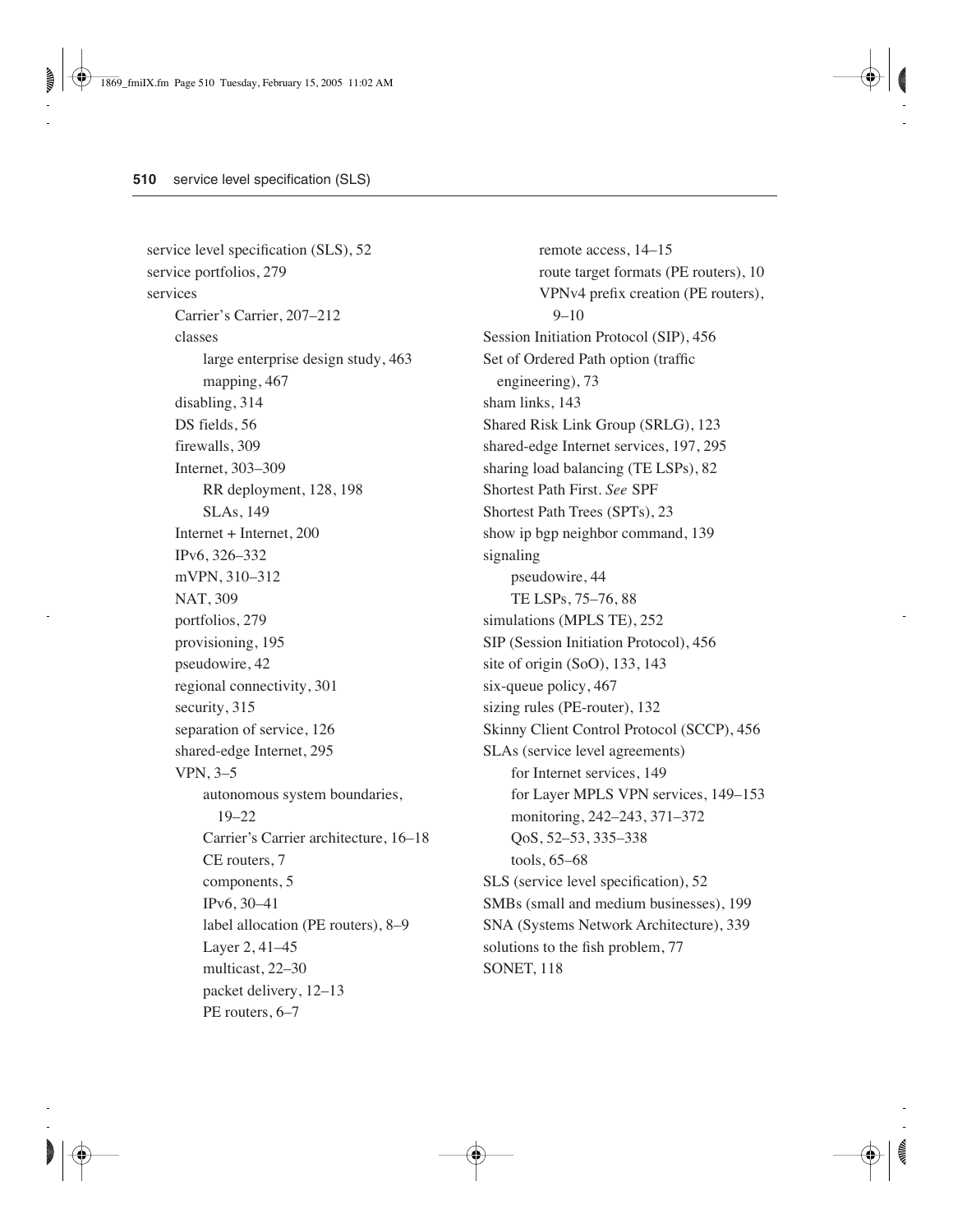SoO (site of origin) attributes, 133, 143 source distribution multicast trees, 23–24 Source-Specific Multicast (SSM), 26 South America, 290 QoS, 340–349, 351–356 TE, 383–385 Sparse Mode (PIM-SM), 25 SPD (Selective Packet Discard) tuning, 205 SPF (Shortest Path First) dynamic timers, 102–104 triggering, 257 SPTs (Shortest Path Trees), 23 SRLG (Shared Risk Link Group), 123 constraints, 266 memberships, 262 SSM (Source-Specific Multicast), 26 stacks, two-level label, 13 standardization of BGP, 142 static configuration of routing exchanges, 7 static default route template, 307 static routing design, 141 stitched TE LSPs, 404 sub-100-Mbps QoS policy, 467 subaddress family (SAFI), 311 summarization (automatic), 145 support Layer 3 MPLS VN, 26 load balancing, 202 SLAs, 65–68 suppress limits, 142 Synchronous Digital Hierarchy (SDH), 186 Systems Network Architecture (SNA), 339

#### **T**

tables MP-BGP, 9 routing computation, 180 Tag Distribution Protocol (TDP), 12 targets (route). *See* RTs TCP (Transmission Control Protocol), 61 TCS (Traffic Conditioning Specification), 52 TDM (time-division multiplexing), 186 TDP (Tag Distribution Protocol), 12 TE (traffic engineering) AsiaPac, 383, 385 ATM pseudowires, 391, 393 DiffServ, 86–89 deployment, 89 routing, 89 EMEA, 383, 385 Fast Reroute, 394 multiarea/multi-AS, 90–95 national telco design study, 245–255 North America, 382–383 path protection, 106 recovery, 95, 104–115 regions, 383, 385 scaling, 388 South America, 383, 385 USCom, 163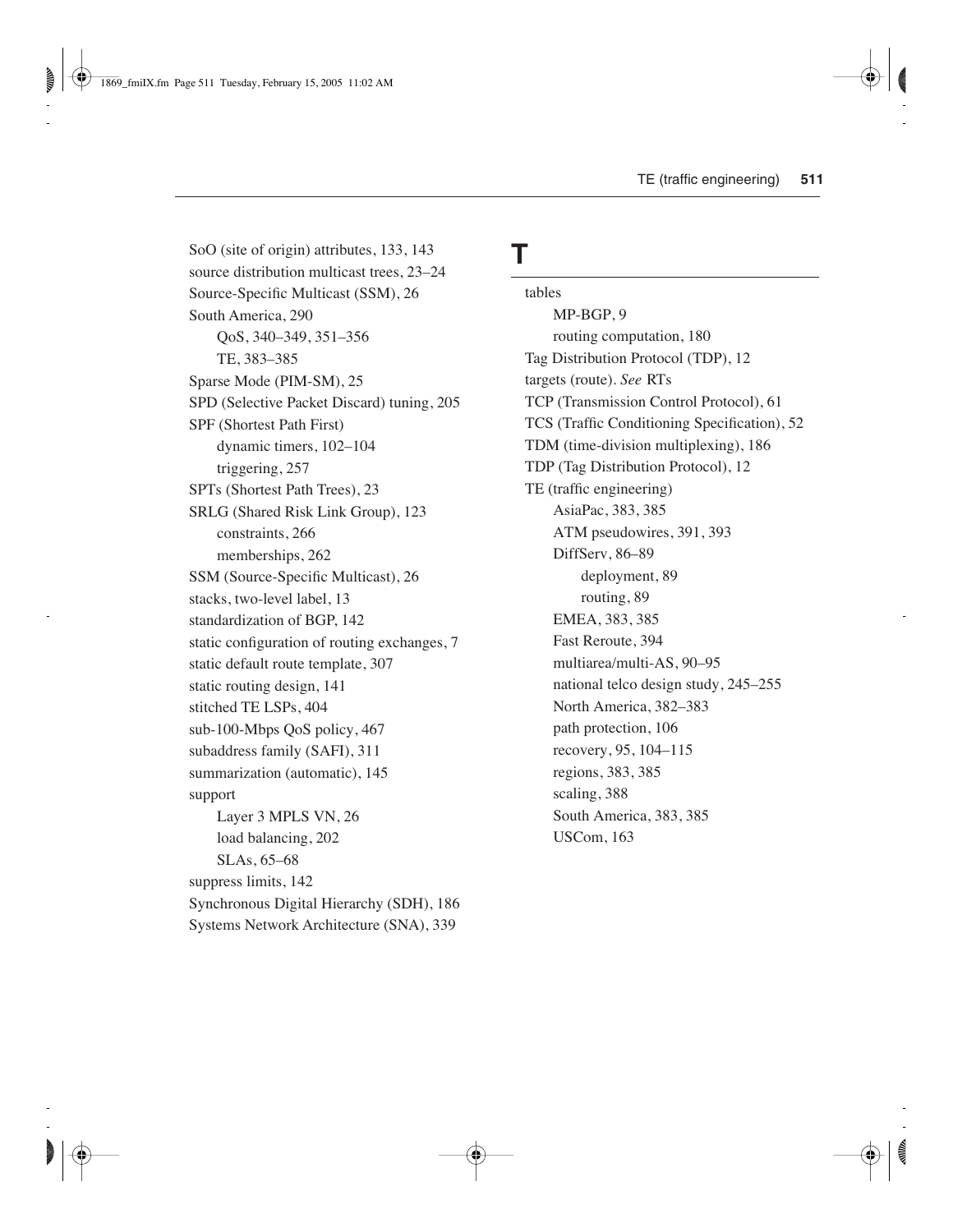telco national design study, 185–190 Carrier's Carrier service, 207–212 IPv6, 272, 275 label forwarding, 194–198 Layer 3 MPLS VPN, 199–206 mVPN service access, 216–220 objectives, 194 POP, 190–191 QoS, 221–244 recovery, 255–272 remote access, 212–215 TE, 245–255 Telecom Kingland. *See* telco national design study Telecommunications Act of 1996, 117 TE-LSP (Traffic-Engineering LSP) automatic meshing, 85 bandwidth, 246 deployment scenarios, 77–79 DiffServ-aware deployment, 89 routing onto, 89 dynamic bandwidth adjustments, 378–382 fish problem, 77 forwarding adjacency, 82–85 full mesh, 376–377 inter-AS, 404 last-resort unconstrained option, 255, 390 load balancing, 82 monitoring, 389–390 multiarea/multi-AS, 90–95 path computation, 73–74, 382 provisioning, 254 reoptimization, 79–81, 92, 252, 387 routing, 76 signaling, 75–76

templates 6PE router configuration, 274 ARF, 297 ATM pseudowires, 370 automatic meshing (TE LSPs), 85 Carrier's Carrier service, 210 CE-router egress QoS policies, 234 core egress QoS service policy, 355 data-MDTs, 220 EIGRP SoO attribute configuration, 145 Inter-AS mVPN SAFI, 312 IPv6 service design, 328 maximum routes configuration, 146 mVPN, 218 network management VPNs, 202 OC-3 configuration, 375 OSPF timer, 256 PE-CE data plane protection, 317 link filter, 148 PE-routers configuration, 134 PE-CE BGP links, 142 PMTU configuration, 136 VPNv4 MP-BGP configuration, 139 static default route, 307 temporary loop avoidance, 171–175 time-division multiplexing (TDM), 186 timer-based reoptimization, 81 timers advertisement interval, 324 dynamic, 102–104 hello, 438 hold-off, 270, 398 OSPF, 256 RouterDead, 438 TLV (Type-Length-Value), 376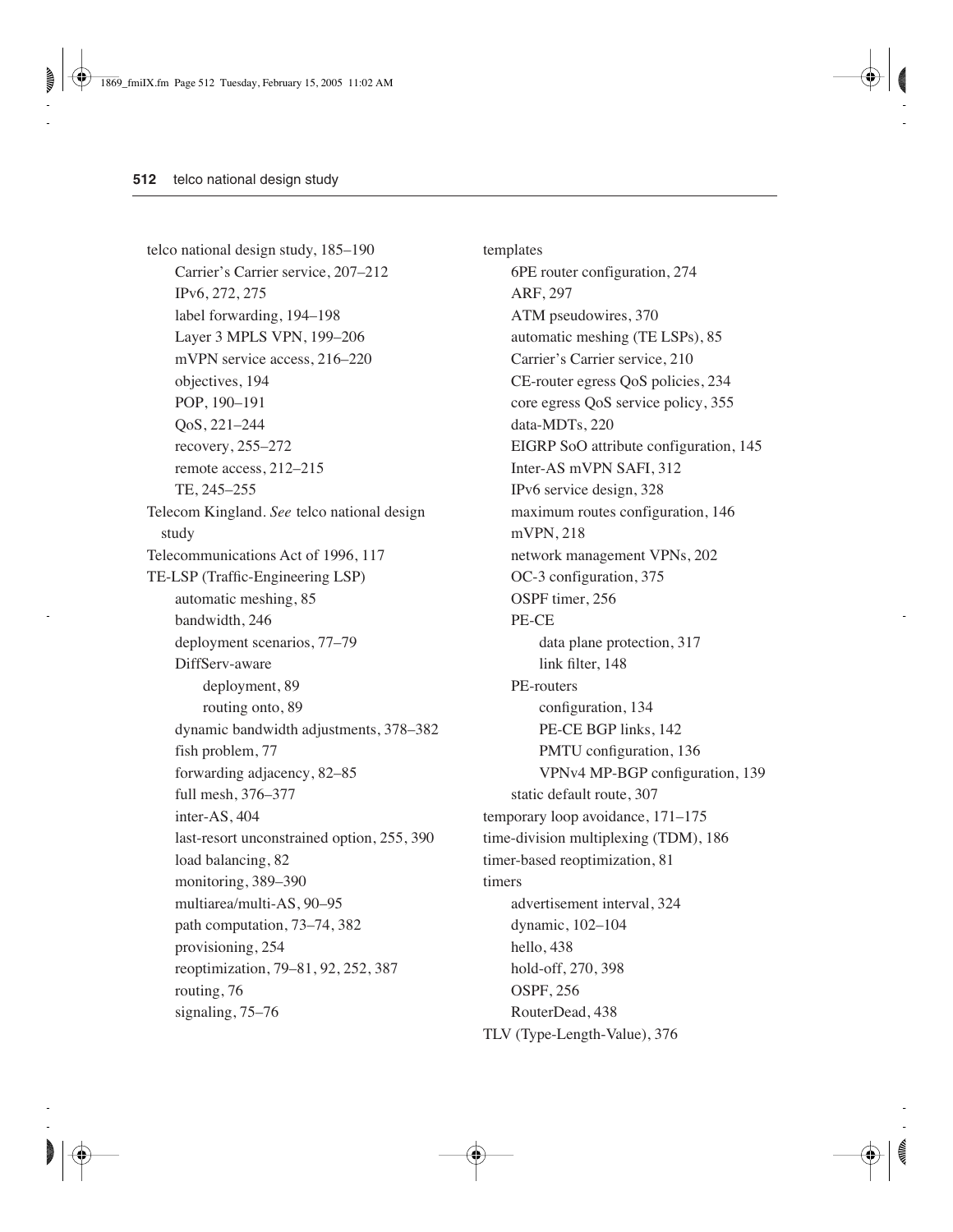To-Fab QoS policy, 231 tools NetFlow, 70 OAM, 41 SLAs, 65–68 topologies cloud (for telephony transit), 190 IGP, 143 packet core, 187 USCom, 119 VPNv4 RRs, 139 traffic classification stage, 57 classifiers, 58 conditioners, 58 engineering, 68–69 automatic meshing, 85 components, 69–72 deployment scenarios, 77–79 fish problem, 77 forwarding adjacency, 82–85 hierarchy of attributes, 73 IGP routing extensions, 74 load balancing, 82 reoptimization, 79–81 routing, 76 signaling, 75–76 TE LSP path computation, 73–74 flowing (branch offices), 472–475 mapping, 221 multicast, 368–369 office classification, 465 QoS application requirements, 49–51 IETF DiffServ models, 55–64 mechanisms, 53

utilization curves, 53–55 real-time policing, 241 recovery, 95–115 requirements, 52–53, 65–68 Unicast, 194 Traffic Conditioning Specification (TCS), 52 traffic engineering (TE) AsiaPac, 383, 385 ATM pseudowires, 391, 393 DiffServ, 86-89 deployment, 89 routing, 89 EMEA, 383, 385 Fast Reroute, 394 multiarea/multi-AS, 90–95 national telco design study, 245–255 North America, 382–383 path protection, 106 recovery, 95, 104–115 regions, 383, 385 scaling, 388 South America, 383, 385 USCom, 163 Traffic-Engineered Label-Switched Path. *See*TE-LSP transactions, CITRIX ICA, 465 transient routing loops, 104 Transmission Control Protocol (TCP), 61 transmit rings (Tx-rings), 239 trees MDT, 310 source distribution multicast, 23–24 triggering SPF, 102–104, 257 troubleshooting availability, 164 BGP IPv4 removal, 195 IS-IS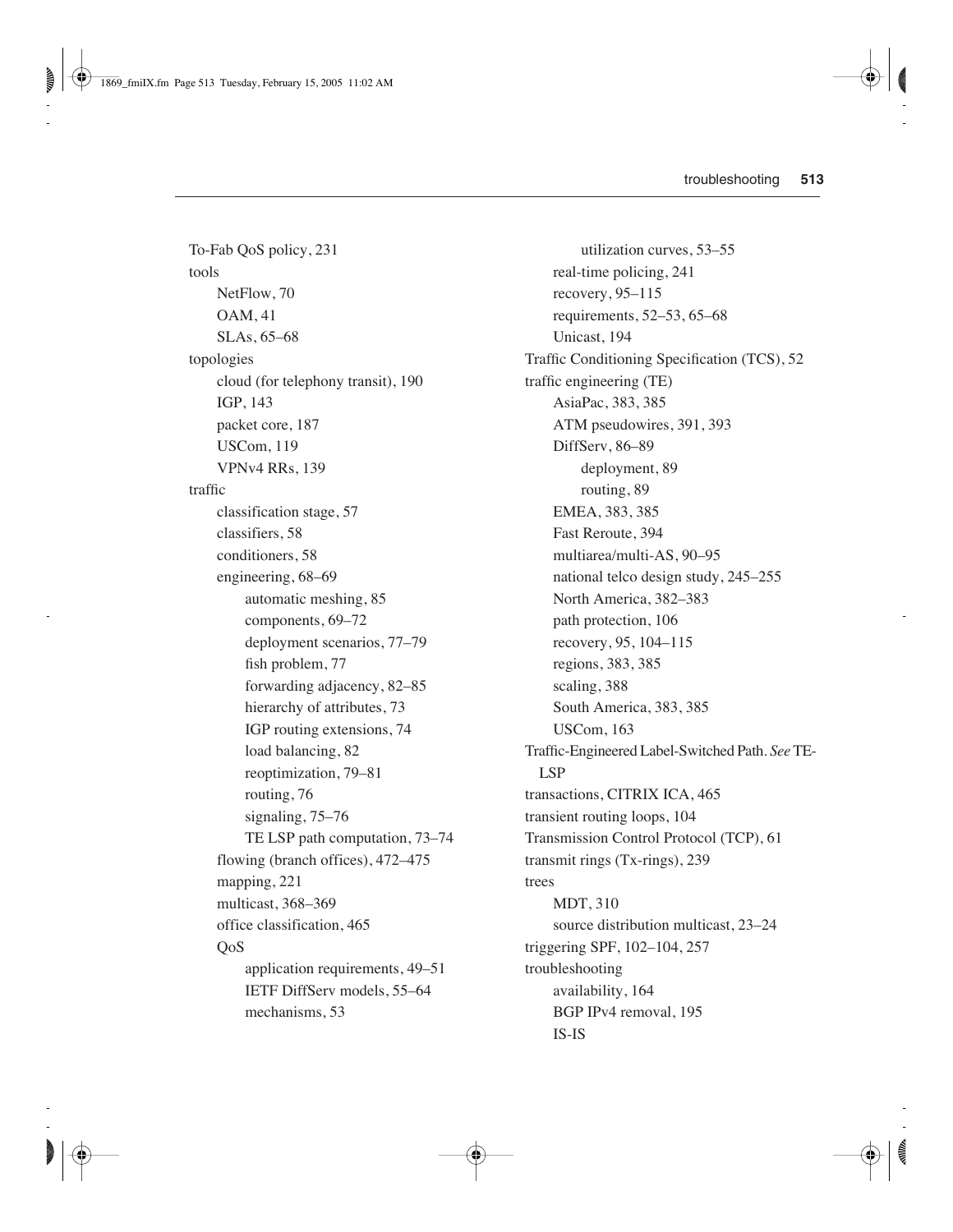configuration, 180–181 convergence, 178–180 LDP, 197 link failures, 165–169, 176 multiple failures, 176 node failures, 177–178 prefix prioritization, 170–171 recovery, 95–115 restored link reuse, 175–176 temporary loop avoidance, 171–175 trunking ATM, 370–371 PSTN, 191 tuning BGP, 324 tunneling backup, 112, 165 configuration of, 395–400 design (level POPs), 262 level 1/level 2 POPs, 267 NHOP/NNHOP, 264 period of time in use, 268 backups, 259 CBTS, 89, 385 EF, 343 IP, 26 MTI, 28 non-EF tunnels, 392 pseudowires, 392 path computation, 113 traffic engineering optimization, 72 two-level label stacks, 13 Tx-rings (transmit rings), 239 Type 1 POPs, 280 Type 2 POPs, 284

Type 3 POPs, 285 Type-Length-Value (TLV), 376 types of links, 293 POP network structure, 280, 284–285 of recovery, 97

#### **U**

Unicast connectivity, 216 Unicast traffic, label forwarding, 194 unique local IPv6 unicast addresses, 33 unique RDs (route distinguishers), 133 unreachability of IPv6, 33 unused services and protocols, disabling, 314 updates FIB, 258 Flash, 141 groups, 138 RIB, 258 URD (URL Rendezvous Directory), 26 USCom (interexhange carrier design study) environment, 117–124 label forwarding, 125–129 Layer 3 MPLS VPN service design, 129–148 objectives, 124 QoS design, 162 recovery, 163–181 traffic engineering, 163 utilization curves (QoS), 53–55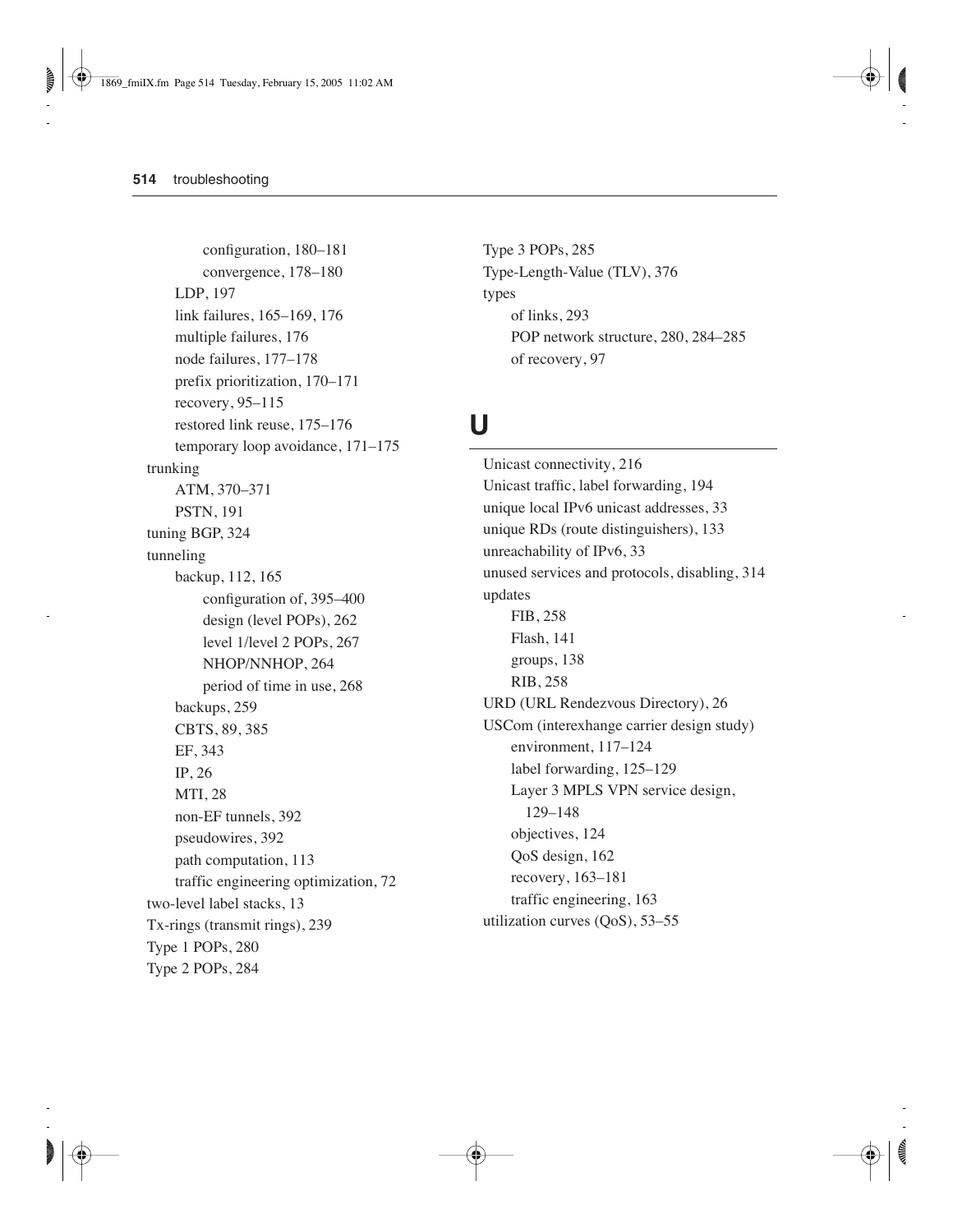# **V**

values (TLV), 376 variable bit rate-real time (VBR-rt), 278 variation of QoS metrics, 50 VBR-rt (variable bit rate-real time), 278 VHG (Virtual Home Gateway), 14, 213 virtual circuit labels, 42 Virtual IP Leased Line (VLL), 417 virtual POPs (VPOPs), 401–410, 413–421 Virtual Private Dialup Network. *See* VPDN Virtual Private LAN Service (VPLS), 194 Virtual Private Network. *See* VPN Virtual Private Network version 4. *See* VPNv4 Virtual Routing/Forwarding. *See* VRF VLANs (virtual LANs), 443 VLL (Virtual IP Leased Line), 417 VoIP (voice over IP), 452 Layer 3 MPLS, 452–461 media gateways, 188 VPDN (Virtual Private Dialup Network) dial-in access, 14, 213 DSL access, 15 VPLS (Virtual Private LAN Service), 194 VPN (Virtual Private Network), 3–5 autonomous system boundaries, 19–22 Business Latency CoS, 339 Business Throughput CoS, 340 Carrier's Carrier architecture, 16–18 CE routers, 7 components, 5 control plane protection, 316 data plane protection, 316–317 extranets, 130, 200 hierarchical, 17, 208

interprovider QoS, 365–367 intranets, 130, 200 IPv6, 30–41 network recovery, 400 QoS, 369 Layer 2, 194, 41–45 Layer 3, 439, 443–450 national telco design study, 199–206 Globalnet service, 295–303 separation of services, 126 management, 201–202 multicast, 22–30 mVPN design, 310–312 network edge, 359–365 operational security, 314–315 PE routers, 6–7 label allocation, 8–9 packet delivery, 12–13 route target formats, 10 VPNv4 prefix creation, 9–10 rainbow VPN design, 460 remote access, 14–15, 200 route target selection, 134 SLAs, 149–153 unique RDs, 133 VLAN allocation, 443 Voice CoS, 338 VPNv4 (VPN version 4) multipath support for, 204 prefix creation, 9–10 routes, 297–299 RRs deployment, 136–140 placement, 205 VPOPs (virtual POPs) design, 401–410, 413–421